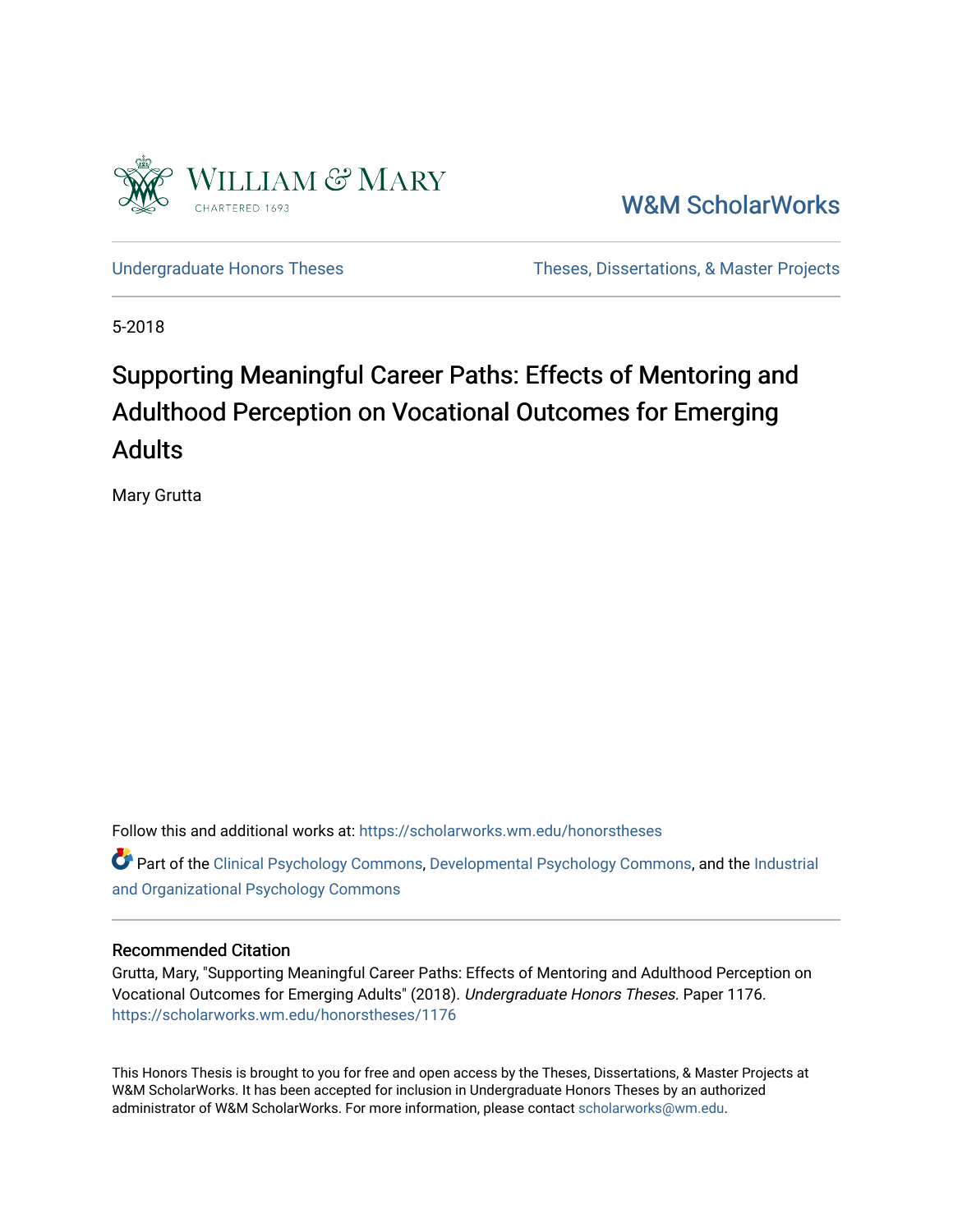Running Head: SUPPORTING MENTORING AND CAREER PATHS

Supporting Meaningful Career Paths: Effects of Mentoring and Adulthood Perception on Vocational Outcomes for Emerging Adults

A thesis submitted in partial fulfillment of the requirement for the degree of Bachelor of Arts in the Psychological Sciences Department from The College of William and Mary

by

Mary Elizabeth Grutta

Honors Accepted for (Honors) Dr. Eliza Posa, Director Dr. an Sinton M Dr David ong

Williamsburg, VA May 4, 2018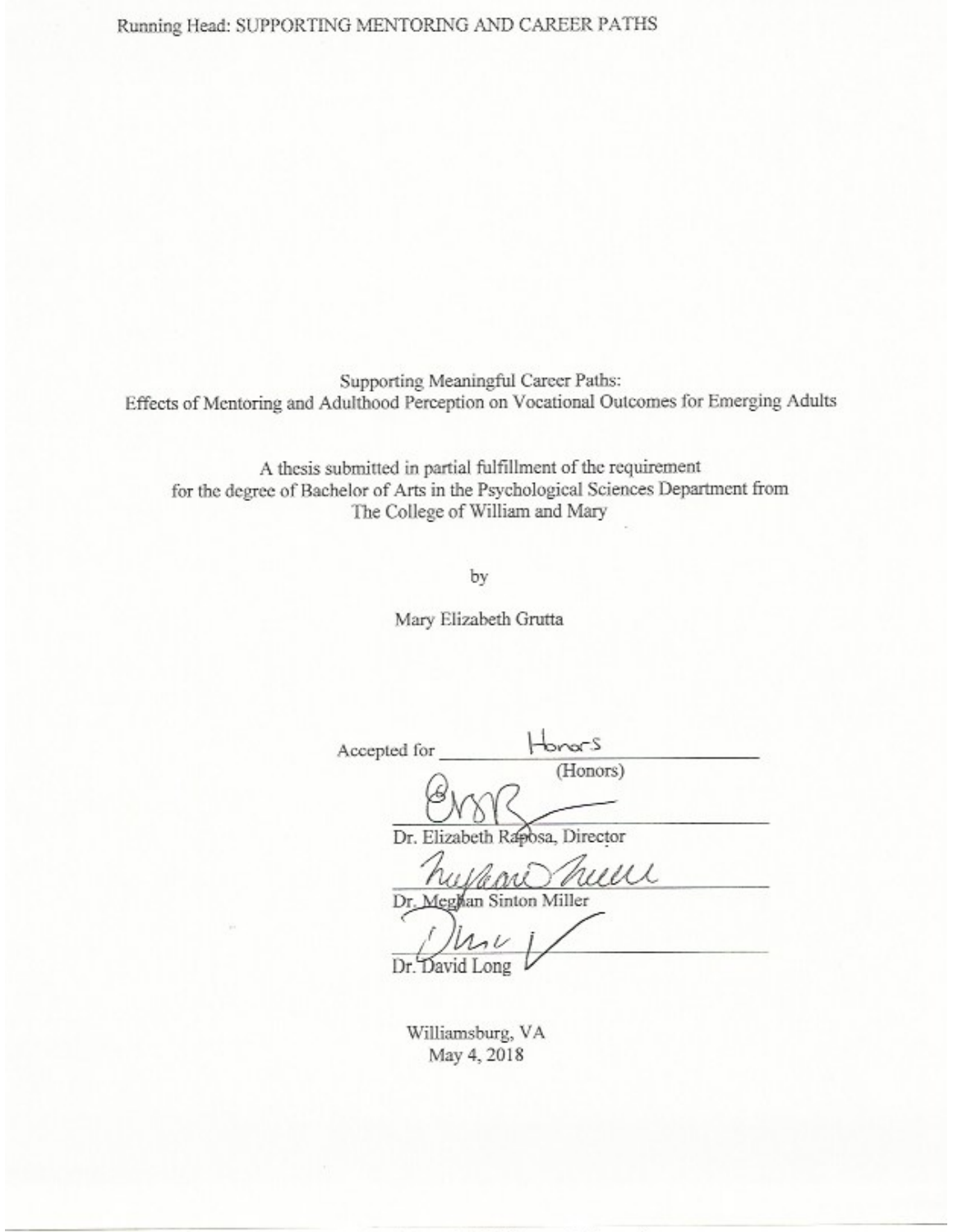# **Acknowledgements**

I would first and foremost like to extend an enormous thank you to my advisor Dr. Elizabeth Raposa for her continuous efforts to secure my data, willingness to make numerous edits and steadfast dedication to help me achieve my goals. I would also like to recognize countless friends and family who expressed interest in my research and supported me throughout the many stages of my thesis.

I am also very grateful to have had my research funded in part by the Charles Center and individual donations from: William and Suzanne Grutta, Maria Losurdo, Jacqueline Colangelo, LeeAnn Rowley, Morgan Ford, Karen and Matthew Lambert, Denise Sellers, Lynette Rawlings, Kevin Plummer, Stuart Smith, Suzanne Raitt, Francis Guyette, Marshall Irby, Stephen Williamson, Jerry and Brenda Calabrese, Jack and Patricia Grutta, Irene Catucci, Elizabeth Salita and Robert Blair.

Finally, my deepest appreciation to the mentor who came into my life when I needed one most. Thank you for being my voice of reason and my rock of positivity. I am so grateful for the countless laughs, loving encouragement and continuous guidance. I hope this research helps others find a mentor as special as the one you have been to me.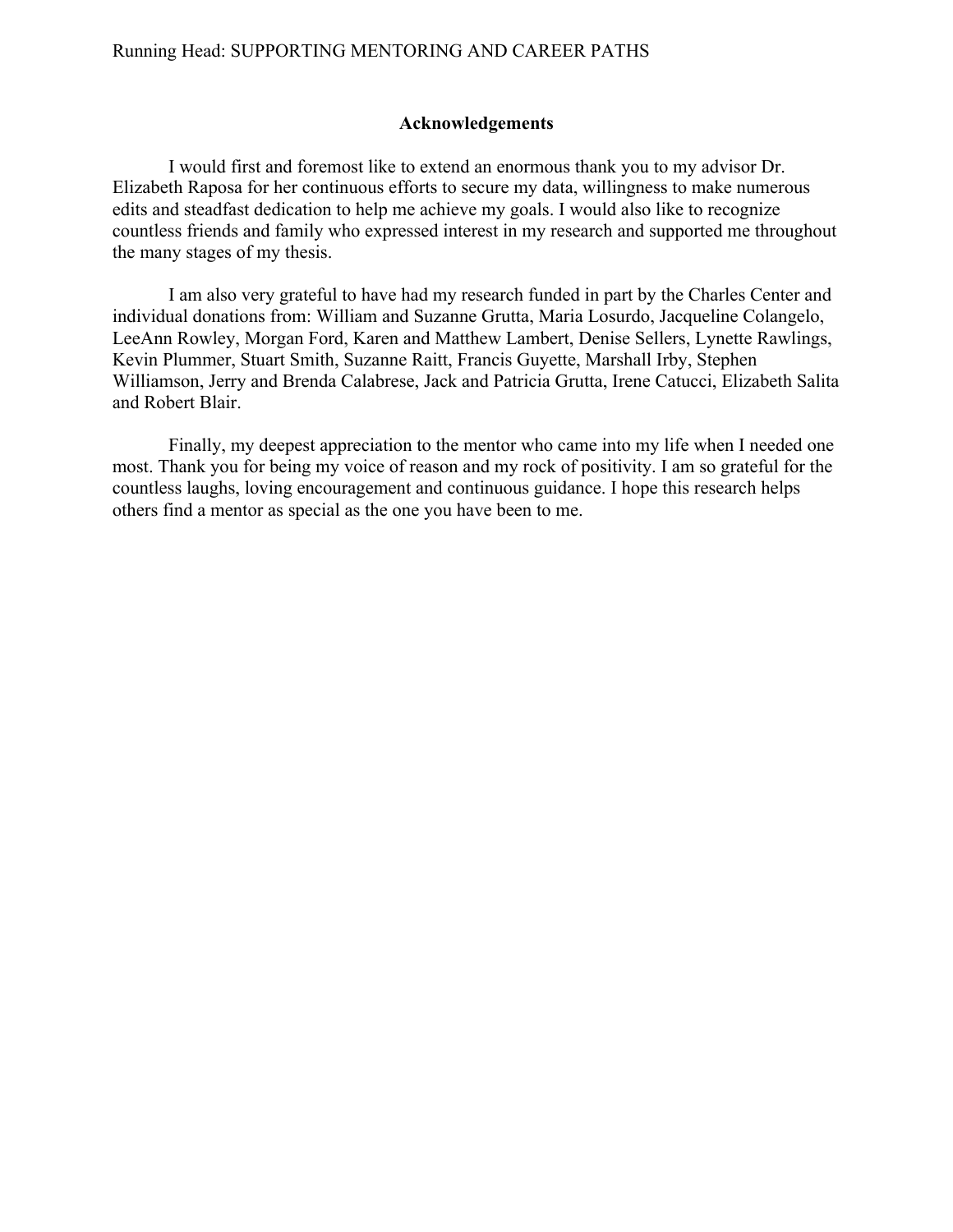#### Abstract

During the transition to adulthood, adolescents are faced with numerous developmental challenges, including increased rates of risk-taking, academic pressure, and greater struggles with low self-esteem. Naturally-occurring mentoring relationships can aid in providing guidance and advice as well as emotional and tangible support during this time (Ahrens et al., 2008). The present study examined how natural mentors during adolescence shape vocational outcomes during early adulthood, and whether this impact of mentoring can be explained by changes in perceived adulthood during the transition to adulthood. Analyses used data from a large, nationally representative sample, the National Longitudinal Study of Adolescent Health (Add Health), which followed 15,197 youth longitudinally from adolescence through ages 24-32. Results suggested that the presence of a natural mentor predicted vocational outcomes such as pursuing higher levels of education ( $b = .49$ ,  $SE = .05$ ,  $p < .001$ ), more job autonomy ( $b = .06$ , *SE*)  $= .02, p < .05$ ), and having first jobs that better aligned with their career goals ( $b = .23, SE = .04$ ,  $p \leq 0.001$ ) even after co-varying for youth age, minority status, gender, and baseline academic performance. Closeness of natural mentors predicted lower levels of education attained  $(b = -0.06)$ ,  $SE = .02$ ,  $p < .001$ ). In addition, perceived adulthood partially mediated the effects of closeness to mentor on highest education achieved (Sobel =  $-.002$ , *SE* = .001, *p* < 0.01). These results suggest that naturally-occurring mentoring relationships during adolescence can lead to improved vocational outcomes, and that mentoring is also linked to increased perceptions of one's adult roles.

*Keywords*: AddHealth, mentoring, emerging adults, perceived adulthood, vocational outcomes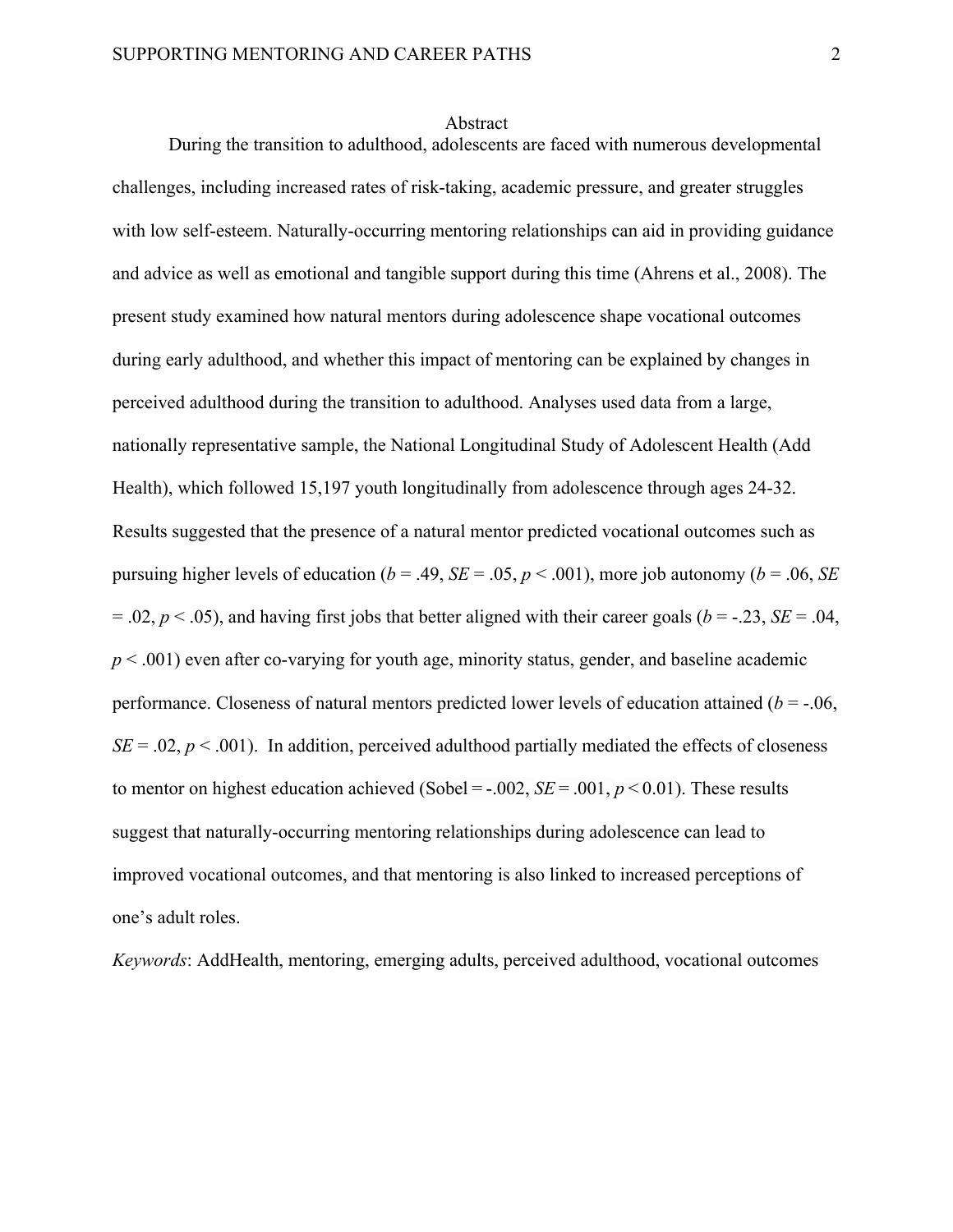# **Supporting Meaningful Career Paths: Effects of Mentoring and Adulthood Perception on Vocational Outcomes for Emerging Adults**

A natural mentoring relationship involves a relationship between a youth and a nonparental adult that arises organically (Miranda-Chan et al., 2016). This type of relationship differs from a formal mentoring relationship, in which a volunteer mentor is paired with a youth through an organized mentoring program like Big Brothers/Big Sisters. Having at least one relationship with a natural mentor appears to promote youth resilience across adolescence and young adulthood (Hurd & Zimmerman, 2010), perhaps especially for those adolescents living in high-stress contexts or particularly in need of a positive role model (DuBois & Silverthorn, 2005, Timpe et al., 2015 and Ahrens et al., 2008). In addition, these relationships are fairly common, with 54% of young adults reporting at least one relationship with an informal, or natural, mentor (Miranda-Chan et al., 2016).

Although researchers have not come to a clear consensus regarding the definition of a mentor, most researchers agree that support, guidance, and encouragement are hallmarks of a mentoring relationship (Miranda-Chan et al., 2016). Natural mentoring relationships develop on the basis of mutual identification and the fulfillment of needs such as social, emotional or occupational support. Mentors might select mentees who they view as younger versions of themselves, and the relationship provides mentors with a sense of generativity, or contribution to future generations (Ragins & Cotton, 1999). In return, mentees often select mentors who they view as role models. This mutual identification leads to a close natural relationship in which mentors can help mentees develop their sense of identity and make difficult decisions as they transition to adulthood (Hurd & Zimmerman, 2010).

Natural mentoring relationships form gradually and are therefore likely to be less pressured than assigned relationships like teacher-student or formal mentoring relationships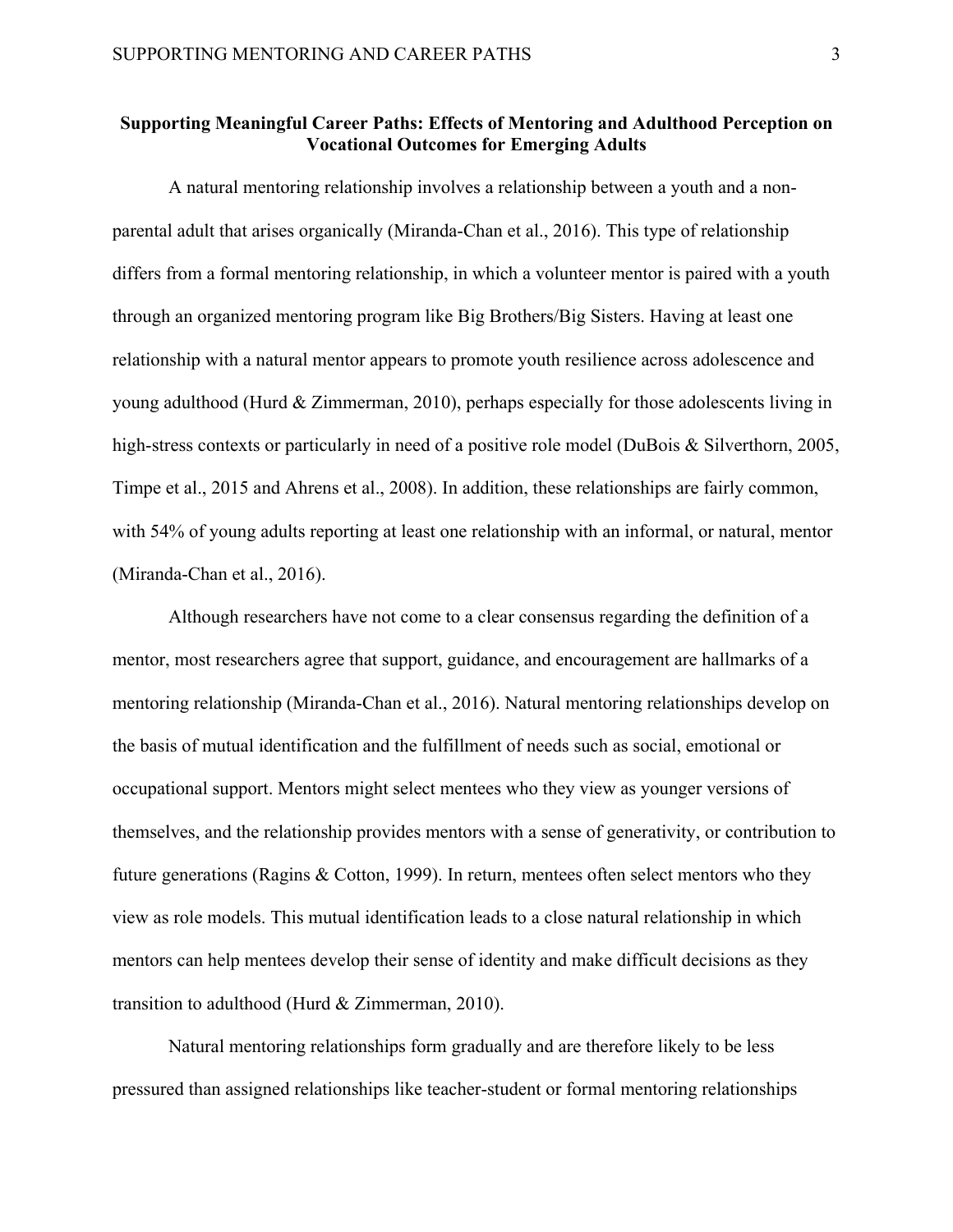(Greeson et al., 2010). Moreover, natural mentors tend to be familiar adults from a youth's own community, and as a result, the adolescent is less likely to have difficulty trusting the adult and developing an enduring bond (Greeson et al., 2010). Both the adolescent and the natural mentor are already in each other's social networks. Therefore, the chances that the relationship will continue over time are better, and the likelihood of positive outcomes increases. Perhaps in part as a result of these factors, natural mentors appear to provide adolescents and young adults with assistance in a wide variety of domains.

# *Natural Mentors and Youth Outcomes in Young Adulthood*

Emerging adulthood is likely to be a crucial developmental period for the effects of natural mentoring, as youth transition to adulthood and adopt adult identities. Older adolescents may be especially open to the influence of adults other than their parents as they develop independence while navigating the challenges of forming an adult identity (Hurd and Zimmerman, 2010). During this emerging adulthood, youth are also faced with increasing rates of risk factors, such as risk-taking behavior, greater academic pressure, and decreases in selfesteem (DuBois & Silverthorn, 2005). These risk factors are associated with elevated rates of emotional distress including depression, anxiety, and substance use problems (Ahrens et al., 2008). During this developmental period, adolescents experiment with a wide range of attitudes and behaviors including the use of substances such as alcohol, cigarettes, and marijuana (Bukstein, 2005). In addition, anxiety and depression disorders are some of the most common psychiatric conditions afflicting adolescents, and often put these youths at a stronger risk for recurrent anxiety or depressive disorders during early adulthood (Pine et al., 1998).

Natural mentoring appears to buffer some of these challenges during young adulthood. Young adults who report having at least one natural mentoring relationship have reduced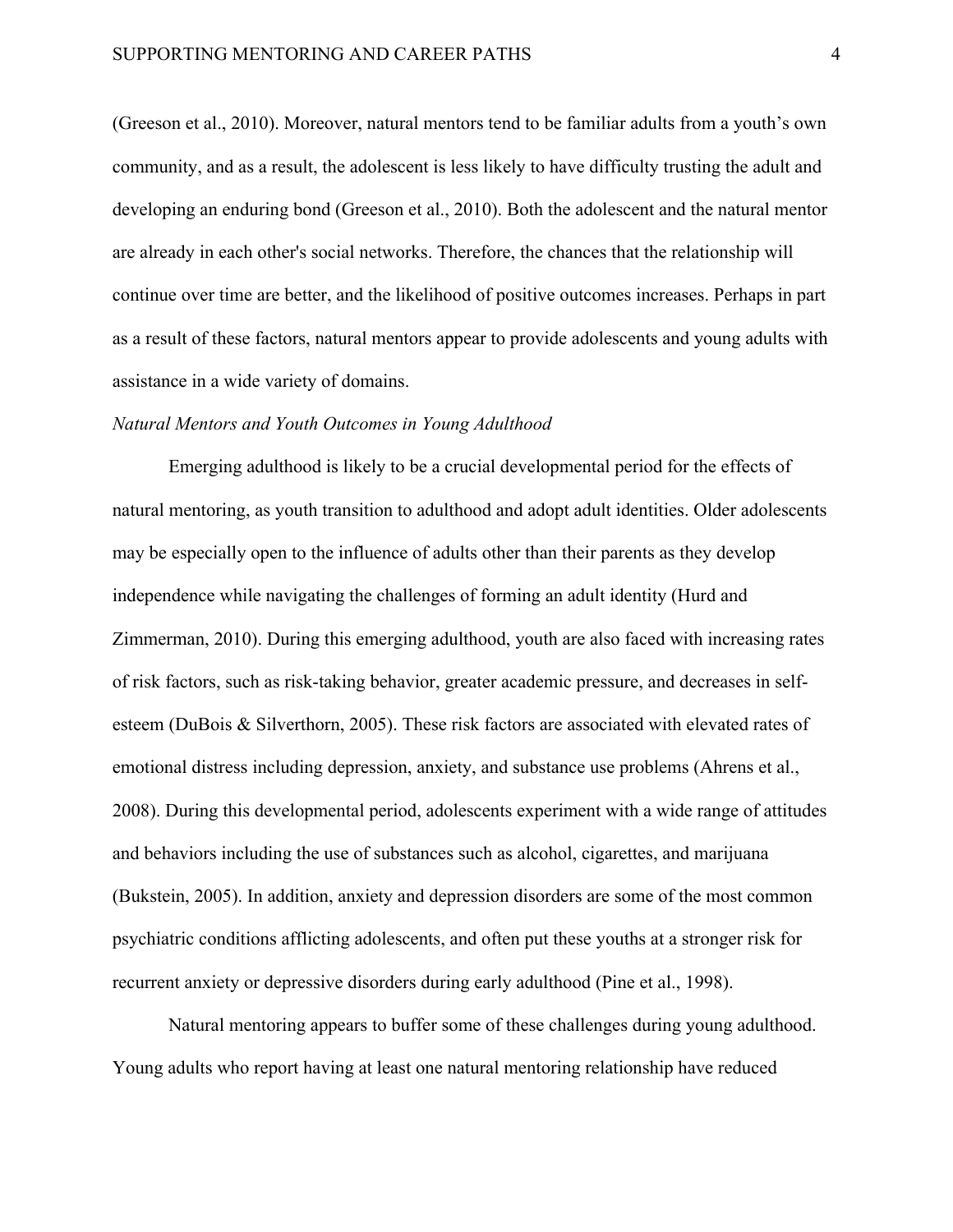problem behavior (i.e., gang membership, hurting others in physical fights, and risk taking), improved psychological well-being (i.e., heightened self-esteem and life satisfaction), and better health as measured by physical activity level and birth control use (DuBois & Silverthorn, 2005). In addition, natural mentoring generally provides benefits that resemble those of formal mentoring programs, such as decreasing problem behaviors and improving psychological wellbeing, academic performance, and relationships with others (McDonald et al., 2007). Several theories have been suggested for the mechanisms of natural mentors' influences on adolescent and young adult development. Natural mentoring relationships can lead to improved outcomes for at-risk adolescents by influencing risky behaviors, including decreasing drug use and delinquent behavior (Timpe et al., 2015). Natural mentors can promote positive school attitudes and discourage problem behaviors directly, as well as encourage young people not to befriend peers who engage in problem behaviors or who discourage positive school attitudes (Zimmerman et al., 2002). Natural mentors are thought to influence these outcomes throughout the adolescent developmental stage by providing guidance and advice as well as emotional and tangible support (Ahrens et al., 2008). For example, research has identified that both teachers and religious mentors help foster educational attainment in adolescents by providing them with the information necessary to obtain admittance into college. In addition to these skills, research suggests that mentors provide different kinds of support, and help support identity development (especially for racial/ethnic minority youth) as well as help with networking and social engagement (Kram, 1983).

Natural mentoring relationships can also provide late adolescents with knowledge, perspectives, or skills that are different than those found at home. In particular, mentors may help emerging adults accept personal responsibility, make independent decisions, and develop a sense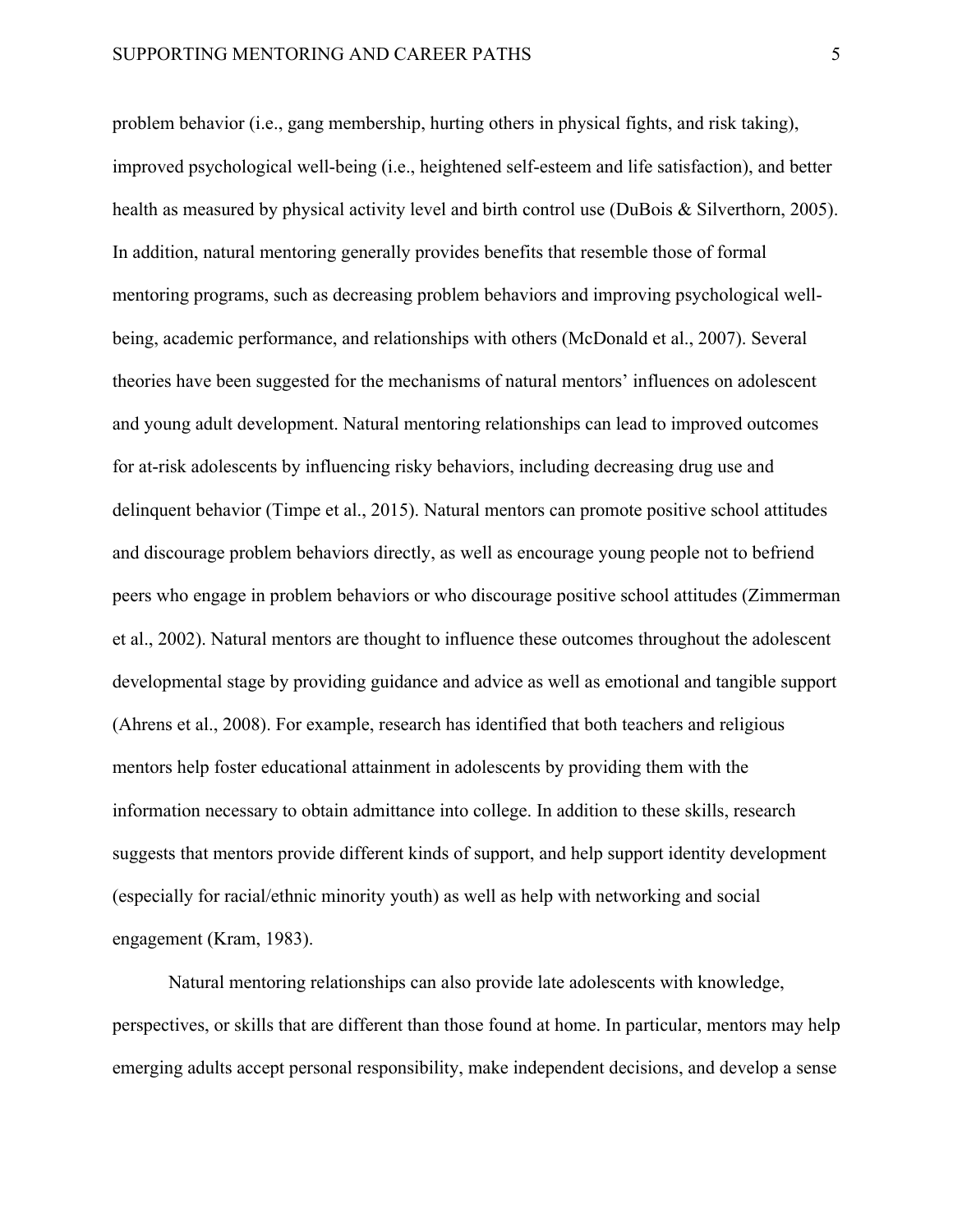of efficacy and individuation (Hurd & Zimmerman, 2010). In addition to providing support and guidance, natural mentors have been shown to have a significant impact on emerging adults by providing adult role modeling. This "adult role modeling" was defined as providing guidance and advice, providing emotional support, and providing practical help (Greeson et al., 2009).

# *Formal Mentoring and Vocational Outcomes*

It is therefore clear that mentors can have a broad array of positive effects on adolescent development. However, one area that is less studied involves the long-term effects of mentoring on youths' vocational success as they transition from high school to college and beyond. Little research has directly examined the effects of natural mentoring on youth vocational outcomes during emerging adulthood. However, a related body of literature shows that *formal* mentors can play an important role in workers' satisfaction, achievement, and promotion across various job types (McDonald et al., 2007). When motivated by similar goals as their mentees, full-time corporate employees with formal mentors provide necessary psychosocial, career development and role modeling functions, while mentees report finding these behaviors motivating towards career goals (Godshalk & Sosik, 2003). These formal mentoring relationships in the workplace have been linked to benefits such as higher levels of overall compensation, promotions and career advancement, enhanced career mobility, and career satisfaction for mentees (Godshalk & Sosik, 2003).

It is important to note that members of these formal mentoring relationships are typically assigned to one another on the basis of application forms submitted by the potential mentor and mentee. Thus, in contrast to natural mentor relationships, identification, role modeling, and interpersonal comfort do not play a role in the development of formal relationships. Research has suggested that mentees in natural mentoring relationships might gain more career-related support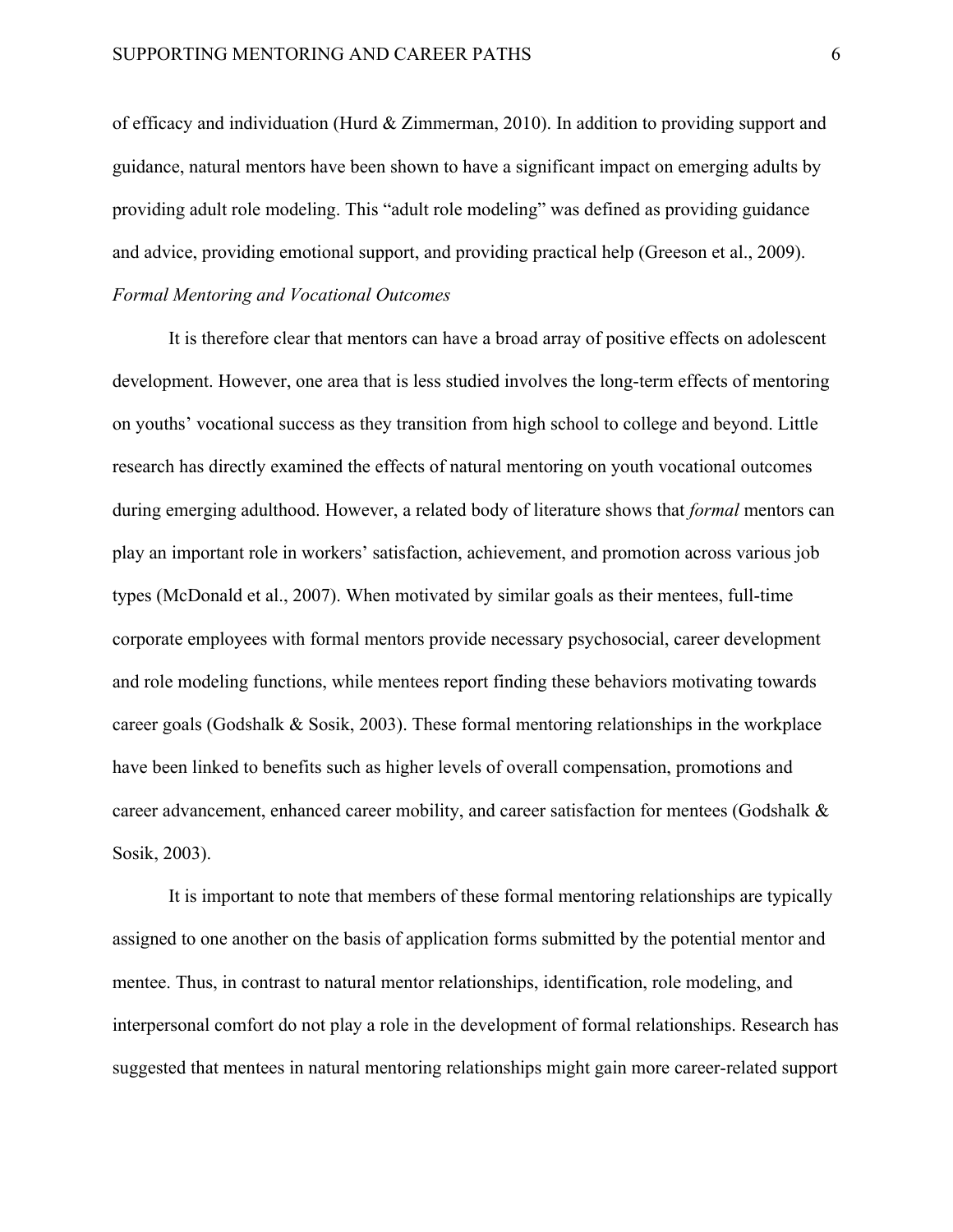from their mentors than individuals in formal relationships (Ensher & Murphy, 1997). This is consistent with one study showing that mentees with natural mentors reported that their mentors fulfilled career development and psychosocial roles more often than mentees with formal mentors (Ragins & Cotton, 1999). Despite this evidence, less is known about how naturally occurring mentor relationship influence youths' development in the long-term, in part because employment outcomes have been studied almost exclusively in the context of formal workplace mentoring programs.

## *Natural Mentoring and Vocational Outcomes*

In the past decade there has been an emergence of literature highlighting the value of naturally occurring mentorships for young people. Several recent studies of natural mentoring point to a positive impact of natural mentors on young adult vocational outcomes. For example, one study showed that young adults with at least one natural mentor showed higher rates of working more than 10 hours a week during the transition to adulthood (DuBois & Silverthorn, 2005) and were 25% more likely to gain full-time employment (McDonald et al., 2007). These jobs, in turn, often provide young people with access to additional, work-related mentors, which can provide support throughout one's career (McDonald et al., 2007). Emerging adults with natural mentors also received more compensation and promotions in their jobs than those without mentors (Ragins and Cotton, 1999). In these ways, natural mentoring is thought to play an important role in the transition from school to work, and in the maintenance of stable patterns of work life that are linked to financial stability and greater life satisfaction (McDonald et al., 2007).

Despite this evidence for the impact of natural mentors on adolescent outcomes, the breadth and longevity of this impact remains largely unexplored. Given the effects of natural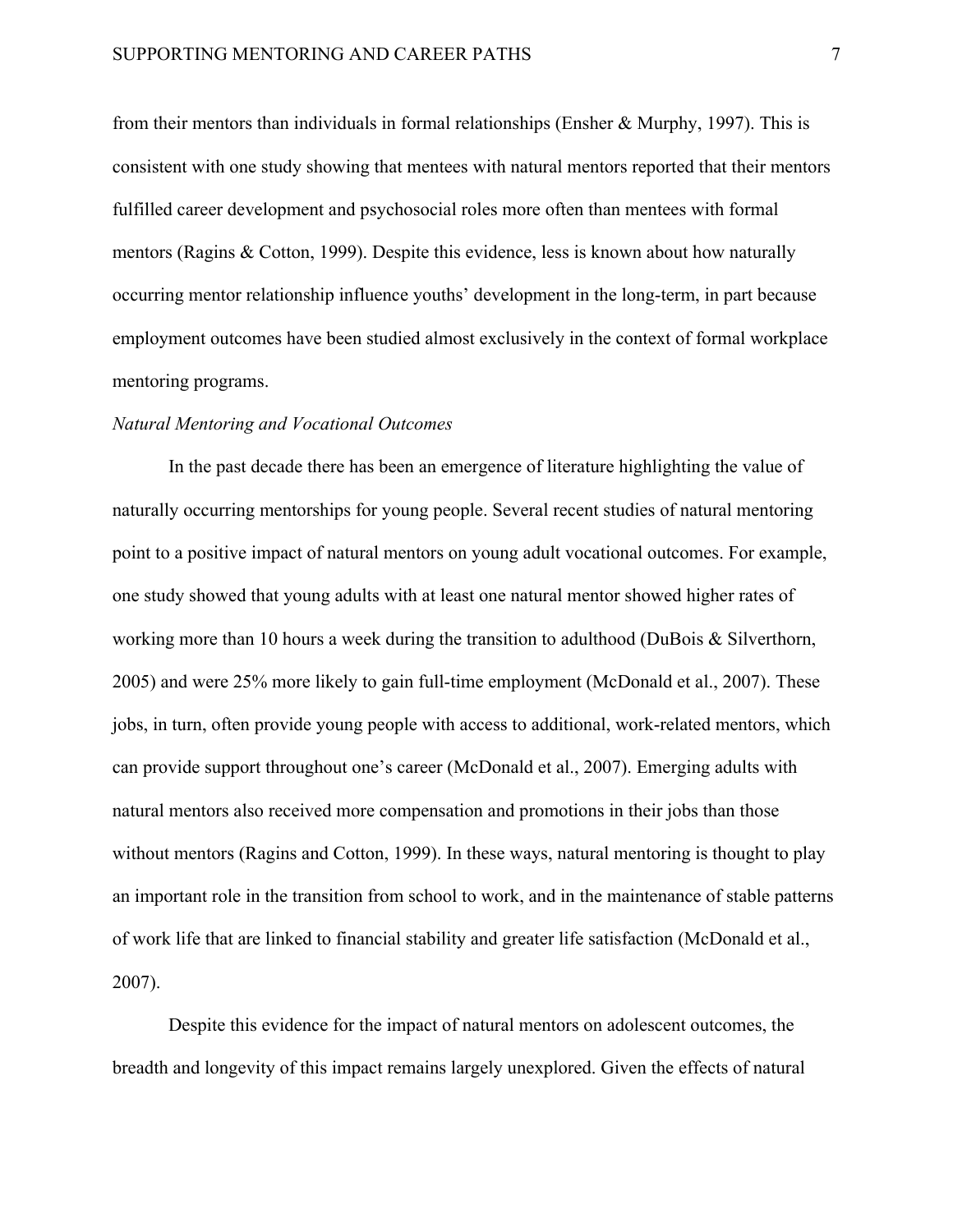mentoring on psychosocial risk and educational attainment in college, there is reason to believe that natural mentoring might also influence young adults' vocational outcomes beyond college (McDonald et al., 2007). This is a crucial question, given the links between vocational success and a number of indicators of life satisfaction and well-being in adulthood (McDonald et al., 2007). Moreover, post-college vocational outcomes play a key role in translating a baccalaureate degree into financial stability that reduces socioeconomic inequalities for youth from underrepresented backgrounds.

In addition to general employment rates, mentoring might also influence the *types* of jobs young adults pursue. For example, in one study, natural mentoring was positively associated with intrinsic job attributes, such as job autonomy and authority, that are hypothesized to increase independence and satisfaction within one's job (McDonald & Lambert, 2014). In addition, among adults in the workforce, having at least one natural mentor improves job and career satisfaction (Miranda-Chan et al., 2016). This study also indicated that mentoring in adolescence has been shown to increase the likelihood of being employed in emerging adulthood (Miranda-Chan et al., 2016). The findings suggest that natural mentors might help steer youth toward intrinsically rewarding careers that further contribute to psychosocial well-being and life satisfaction.

Despite this evidence for the role of natural mentors in vocational outcomes, several studies have also yielded conflicting findings. For example, one study found that having a mentor during adolescence was not significantly related to job satisfaction and stability or extrinsic job rewards, such as pay, in adulthood (Miranda-Chan et al., 2016). Moreover, it is relatively unclear whether certain individuals might benefit more from natural mentoring with respect to vocational outcomes. For instance, it has been suggested that males and females might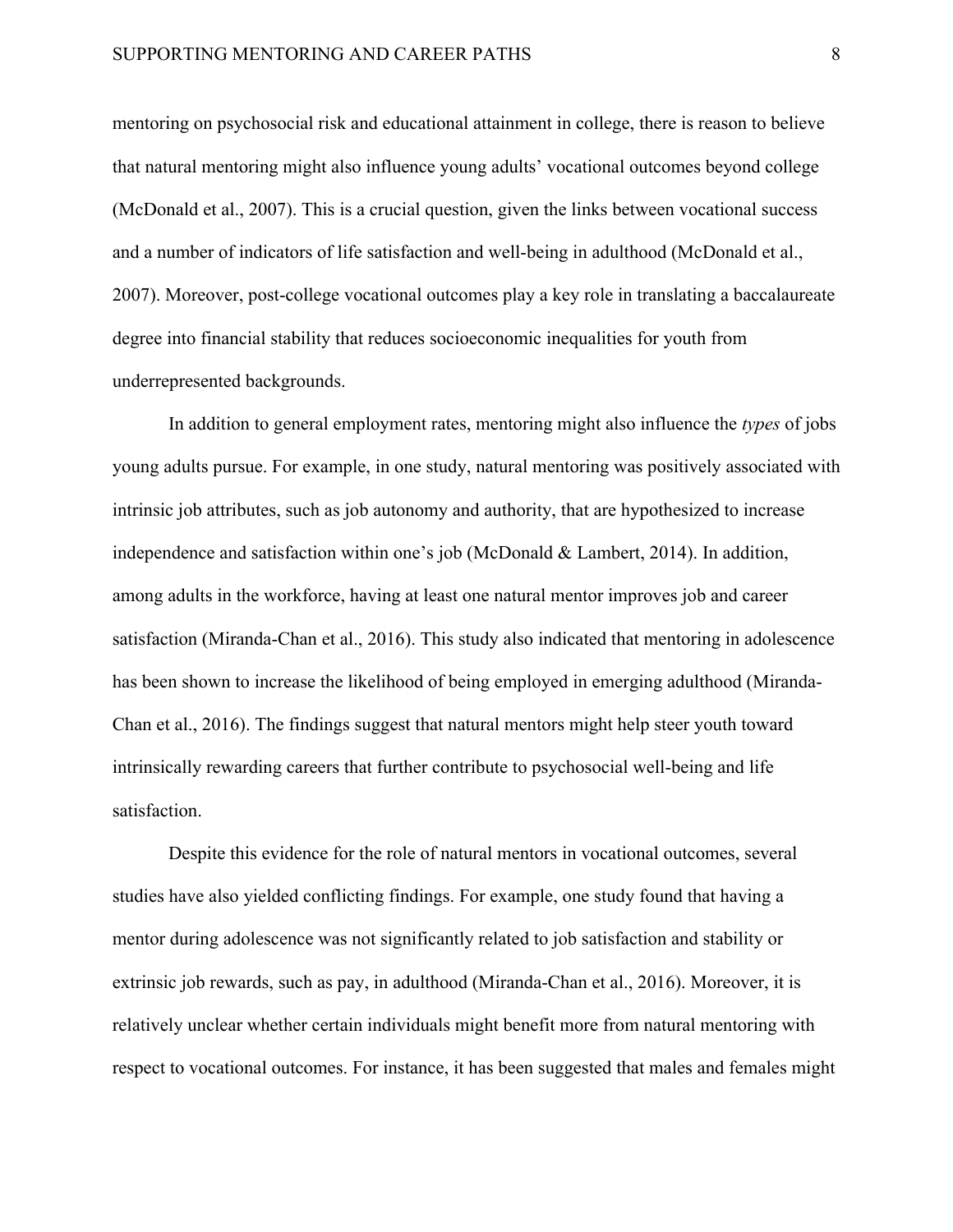thrive under the guidance of different types of social support and the presence of a mentor may influence this dynamic. Young men who develop and maintain mentoring relationships have a 40% chance of being employed during young adulthood, while young women who develop adult "friend" mentors (e.g., older colleagues or more experienced peers) are 57% more likely to be employed full-time (McDonald et al., 2007). Further research is therefore needed to more precisely determine whether and how natural mentoring supports young adults' vocational outcomes.

## *Access to Natural Mentors and Adult Identity*

There are several plausible mechanisms for the impact of natural mentoring on vocational outcomes during the transition to adulthood, including several of those discussed above. Natural mentors are thought to provide experience-based guidance, specifically for young adults starting their careers (McDonald et al., 2007). One relatively under-studied mechanism of the effects of natural mentors on young adults' vocational success involves perceptions of adult identity. Subjective adult identity is the development of an adult sense of self regardless of chronological age (Benson & Johnson, 2009). Prior studies have proposed that people start to feel like an adult during adolescence and the transition to adulthood is a result of experiencing life course transitions, acquiring adult roles, and comparing personal behavior to adult reference groups (Benson & Johnson, 2009).

Adolescence is a crucial developmental period in which young people develop the skills and self-confidence necessary to succeed in their later work careers (McDonald et al., 2007). Several studies have assessed the timing of adolescent perceptions of adult identity (Liang et al., 2008). As they enter emerging adulthood, some young adults exhibited a low level of age identity and psychosocial maturation relative to their peers, and were labelled as "late adults."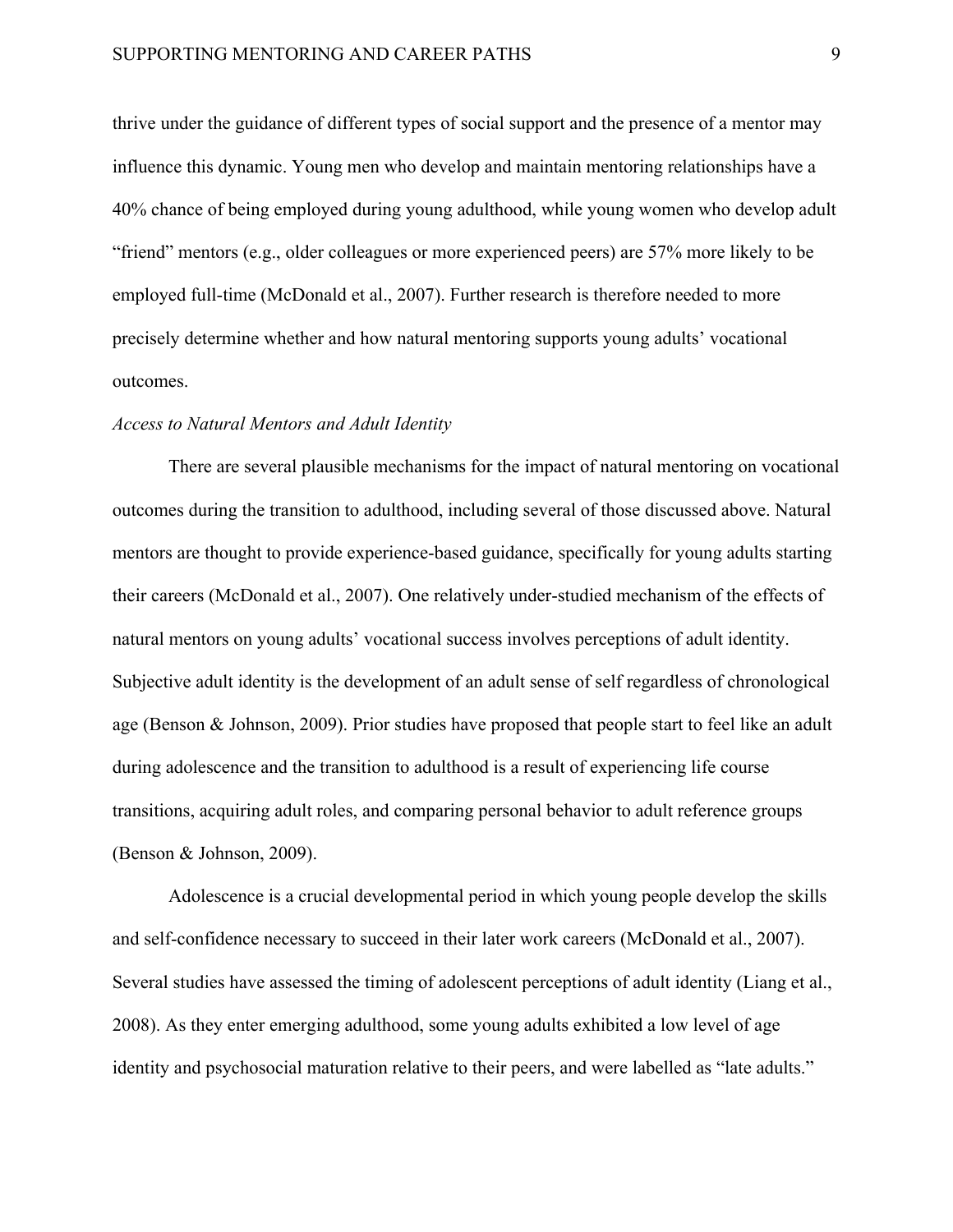These late adults were more likely to identify with lower self-esteem and fewer adult-like responsibilities (Benson et al., 2012). In addition, late adults appeared to be less likely to take on household responsibility (Benson et al., 2012). In contrast to late adults, some young adults had above average scores on age identity and psychosocial maturation and were labeled "early adults" (Berzin & Elder, 2011). "Early adults" were more likely to report growing up in a higherstress family, marked by lower levels of family closeness and parental control. These early adults identified that peer-like communication, parent-adolescent conflict, and more frequent housework increased the likelihood of feeling like an adult (Benson et al., 2012).

The increased adulthood perceptions experienced by early adults tend to be linked to vocational success. Although early adults do not tend to pursue as much education as late adults, they earn more, have higher subjective attainment, and possess higher rates of employment in career jobs than late adults (Benson et al., 2012). In comparison, late adults have lower incomes compared with early adults and lower subjective attainment and career-like work than early adults. However, as the most educated group, they eventually hold jobs within their career plans and out-earn their peers. The connection between working full-time and feeling like an adult is also partially due to full-time workers' self-assessments as being more independent (Johnson et al., 2007). This most likely reflects a delay in establishing their career rather than lower lifetime attainment (Benson et al., 2012).

As mentioned above, natural mentors are hypothesized to play a key role in shaping a youth's sense of identity during emerging adulthood, perhaps contributing to greater perceived adulthood during this transition. Natural mentoring relationships can help foster adult identity by providing adolescents with knowledge, perspectives, or skills that are different than those found at home. In particular, mentors may help emerging adults accept personal responsibility, make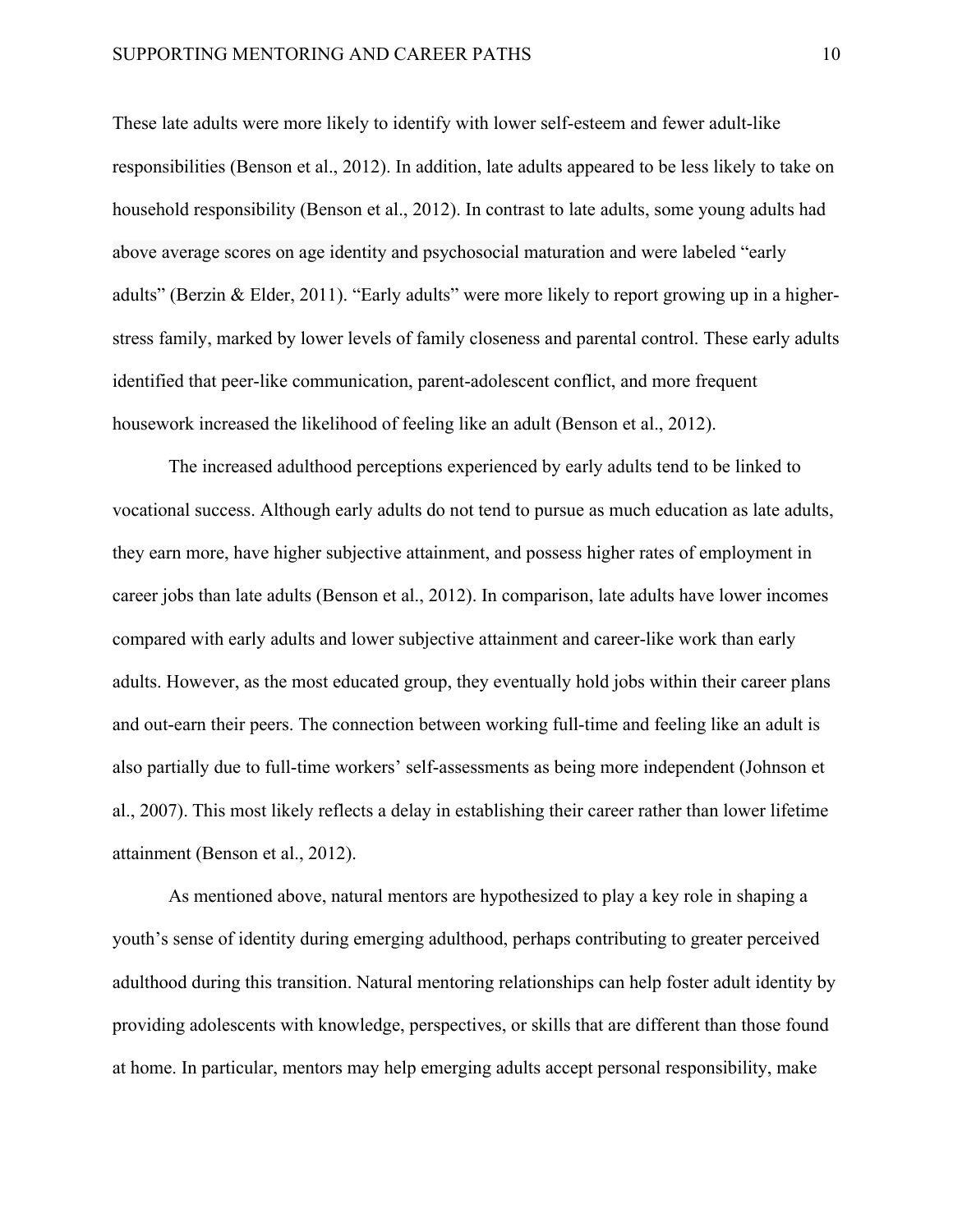independent decisions and develop a sense of efficacy and individuation (Hurd & Zimmerman, 2010). Mentors help to develop specific personal skills believed to be most critical for healthy identity development. These include having confidence in one's ability to achieve a goal and make a difference in the world as well as strong desires to engage in important activities (intrinsic motivation), master learning tasks, and be socially connected (Miranda-Chan et al., 2016).

## *The Current Study*

Thus far, no studies have specifically examined the impact of natural mentoring on vocational outcomes during the transition to adulthood, while also examining mediations of these effects. In addition, the current research has not addressed how mentoring might influence the timing of perceptions of adulthood. In order to address the gaps in the current literature, this study used a large, nationally representative sample of adolescents followed longitudinally from adolescence through young adulthood, from the National Longitudinal Study of Adolescent Health (Add Health) study. We examined how natural mentoring relationships during adolescence shape vocational outcomes during early adulthood, and tested whether perceptions of adult identity during emerging adulthood might serve as a mediation of these effects. For the purposes of this study, emerging adult was defined as a transitional stage from late adolescence into adulthood (Arnett, 2000), and perceptions of adulthood were determined by participant ratings of perceived adulthood, social maturity, adult responsibilities, and how they view their age compared to others.

In addition, analyses co-varied for several demographic factors that have been implicated in perceptions of adult identity and vocational outcomes. Demographics can play an important role in the timing of adolescent identity development, as well as the likelihood of holding a full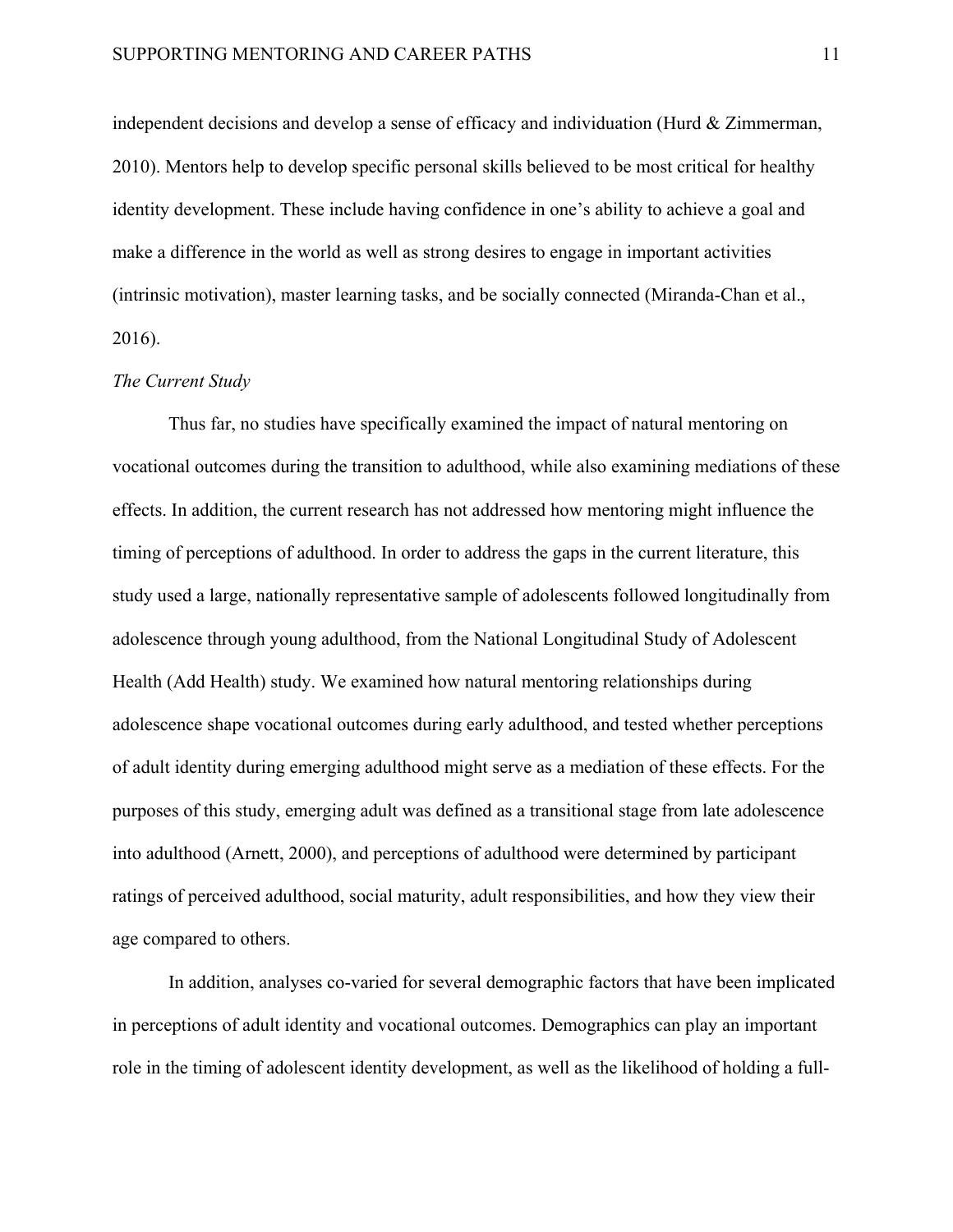time job and experiencing job satisfaction (Johnson et al., 2007). In particular, racial/ethnic minority status was included as a covariate, given that research has shown African Americans might think of themselves as adults more often than Hispanics and whites, while Asians report thinking of themselves as adults less often than all other groups (Johnson et al., 2007). In addition, minority youth have reported lower career satisfaction because they perceive less direction and autonomy in their jobs (Greenhaus et al., 1990). Past research has also suggested that women face greater barriers to developing informal mentoring relationships than men, and may therefore be more likely to seek formal relationships as a substitute for informal mentoring relationships (Ragins & Cotton, 1999). Therefore, gender was also included as a covariate, given that females also tend to have higher odds of feeling like an adult regardless of development stage, a perception that is often linked to problematic developmental outcomes for women (Berzin et al., 2015).

We hypothesized that the presence of at least one naturally-occurring mentoring relationship during adolescence and young adulthood, as well as greater closeness within that relationship, would predict improved vocational outcomes during young adulthood (i.e., types and quality of jobs, career attitudes, and job satisfaction) as well as greater identification with adulthood roles. In addition, we expected that greater perceptions of adult identity during emerging adulthood would mediate the positive impact of natural mentoring on vocational outcomes. This conceptual model is displayed in Figure 1.

#### **Method**

#### *Participants*

Analyses utilized data from the National Longitudinal Study of Adolescent Health (Add Health), a study that recruited and tracked outcomes for a large, nationally representative sample of over 15,197 adolescent participants (7167 male, 8030 female). For the present analyses, data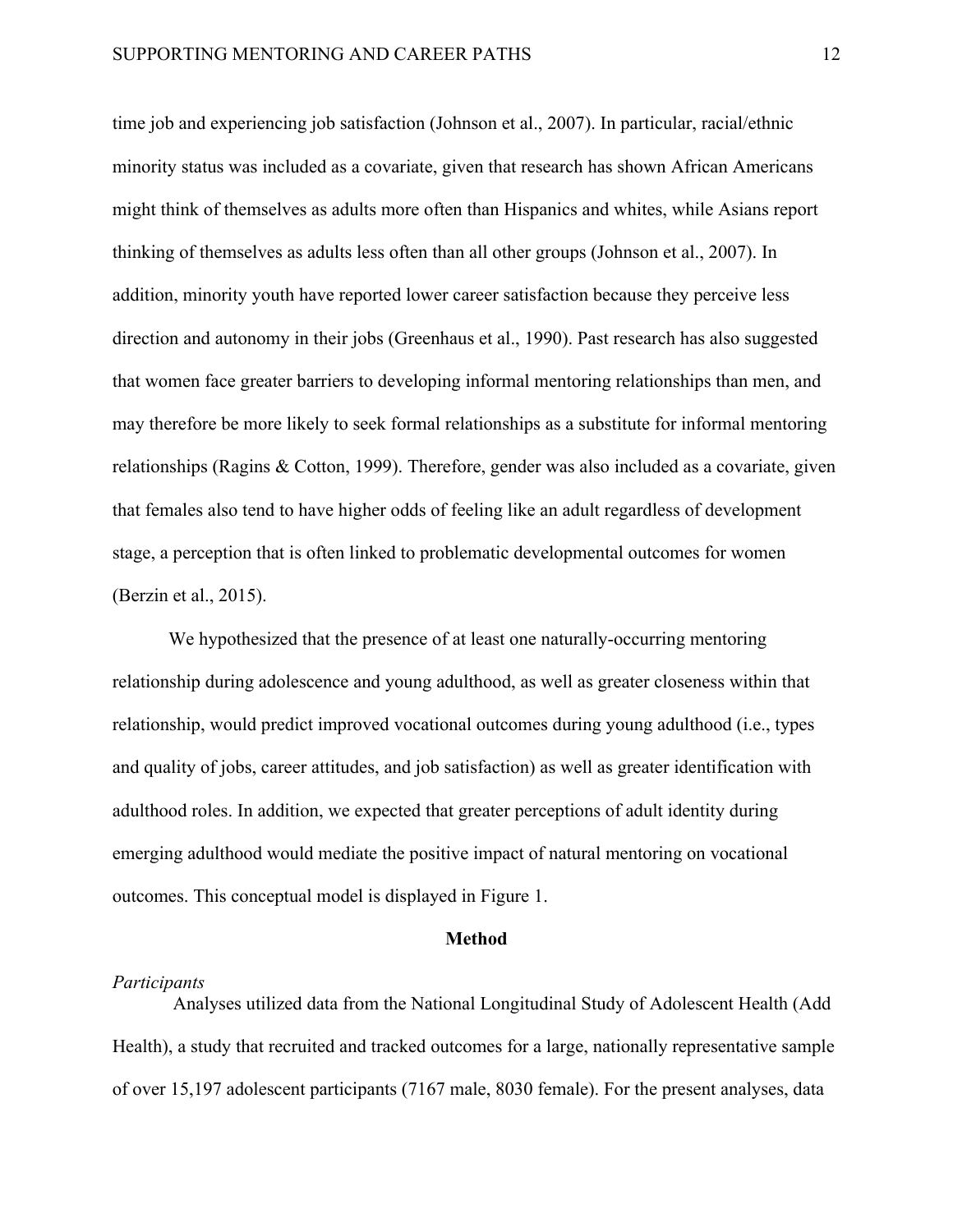included responses from a subset of adolescents who participated during Wave III and Wave IV of the Add Health study. At Wave III, in-home interviews were conducted with 4,882 participants ages 18 to 26 between August 2001 to April 2002. Follow-up interviews were conducted during Wave IV with 5,114 participants ages 24-32, in the year 2008. All Add Health participants provided written informed consent for participation in all aspects of the study in accordance with the University of North Carolina School of Public Health Institutional Review Board guidelines that are based on the Code of Federal Regulations on the Protection of Human Subjects. The participants were sampled to be nationally representative of the United States and sample weights were used to ensure that analyses maintained that representation.

## *Procedure*

The Add Health data is the largest and most comprehensive survey of adolescents ever undertaken (Add Health: Harris, 2009). In addition, compared to other large surveys, Add Health is unique in that it includes specific questions related to natural mentoring. The measures are variables from Wave III and Wave IV of Add Health, which were originally obtained via inhome interviews with adolescents and their parents. These questions address relationships with mentors, perceptions of adulthood, and career outcomes.

## *Measures*

*Natural mentoring*. Natural mentoring relationships were assessed with two variables. The presence of a natural mentoring relationship was assessed by asking, "other than your parents or step-parents, has an adult made an important positive difference in your life at any time since you were 14 years old?" (Harris, 2009). If adolescents endorsed this item, they were asked to choose the most impactful mentor and report on closeness to this mentor (from *0- not close at all to 4- very close*).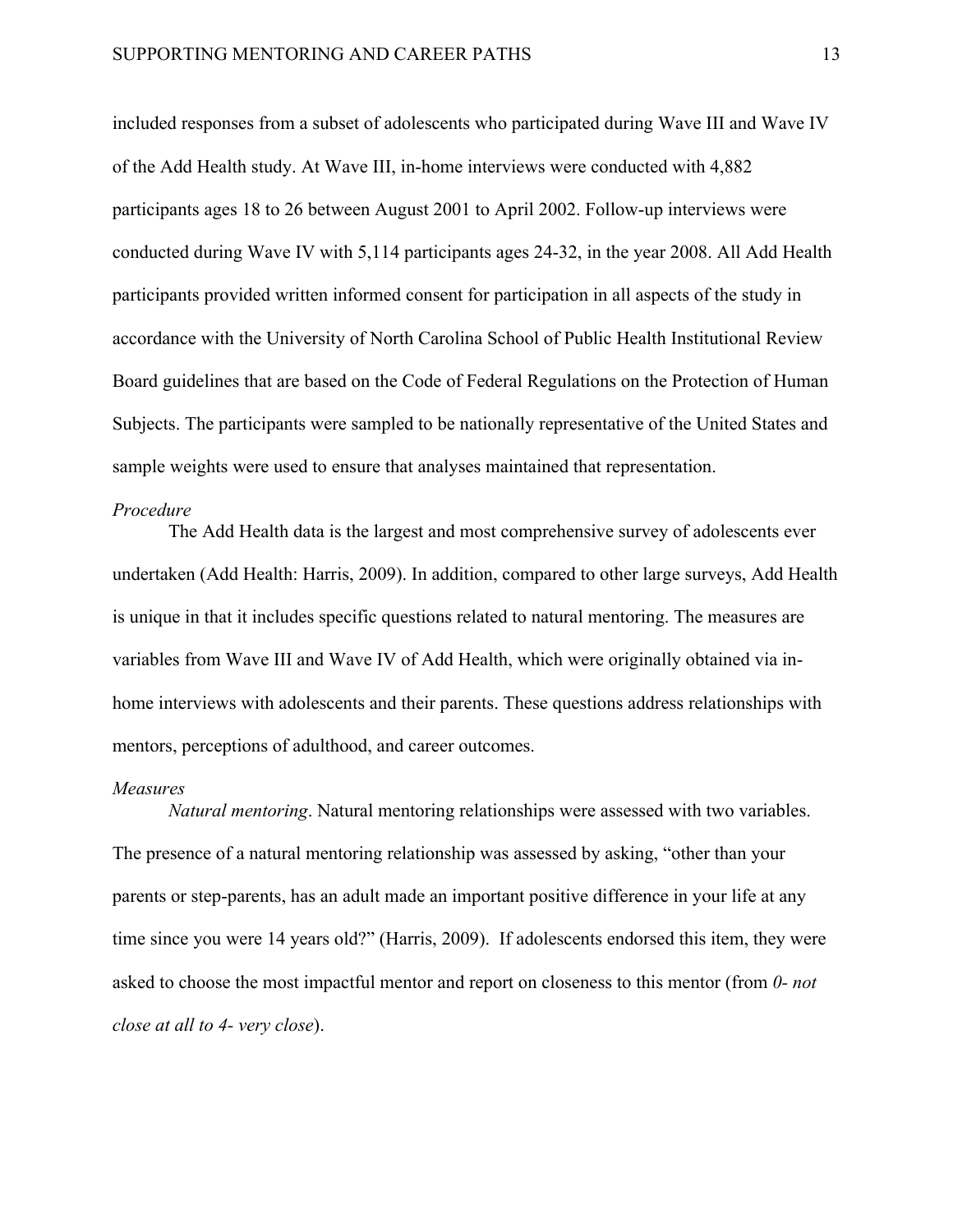*Perceived adult identity.* Adulthood perception was assessed with four variables (Harris, 2009). First, age compared to others was assessed by asking, "how old do you feel compared with others your age?" (0 *younger all of the time*, 4 *older all of the time*). For social maturity, adolescents were asked, "in terms of social maturity, would you say you grew up faster, slower, or at about the same rate as other people your age? (*faster*, *at about the same rate*, or *slower*). For adult responsibilities, adolescents were asked, "in terms of taking on adult responsibilities, would you say you grew up faster, slower, or at about the same rate?" (*faster*, *at about the same rate*, or *slower*). Adult status was based on the question "how often do you think of yourself as an adult?" (from 0 *never* to 4 *all of the time*).

*Vocational outcomes*. Vocational outcomes were assessed with four variables (Harris, 2009). Participants were asked about the highest level of education they had achieved to date (*1- 8th grade through 13- completed post baccalaureate professional education)*. In addition, participants were asked the age at which they first began working full-time at a paying job while not primarily a student. Two variables were included to assess job characteristics and satisfaction. First, participants were asked to indicate how well their first job fit with their longterm career goals. Possible responses included, "*it was part of my long-term career or work goals at the time," "it was preparation for my long-term career or work goals at that time," "it was not related to my long-term career or work goals at that time," and "I did not have a longterm career or work goals at that time*." Participants were also asked about freedom and autonomy around decision-making in their job (from *0- none of the time to 3- all of almost all of the time*).

*Covariates*. Four covariates were included in analyses to account for potential confounding variables. Demographic variables, including youth age, gender, and racial/ethnic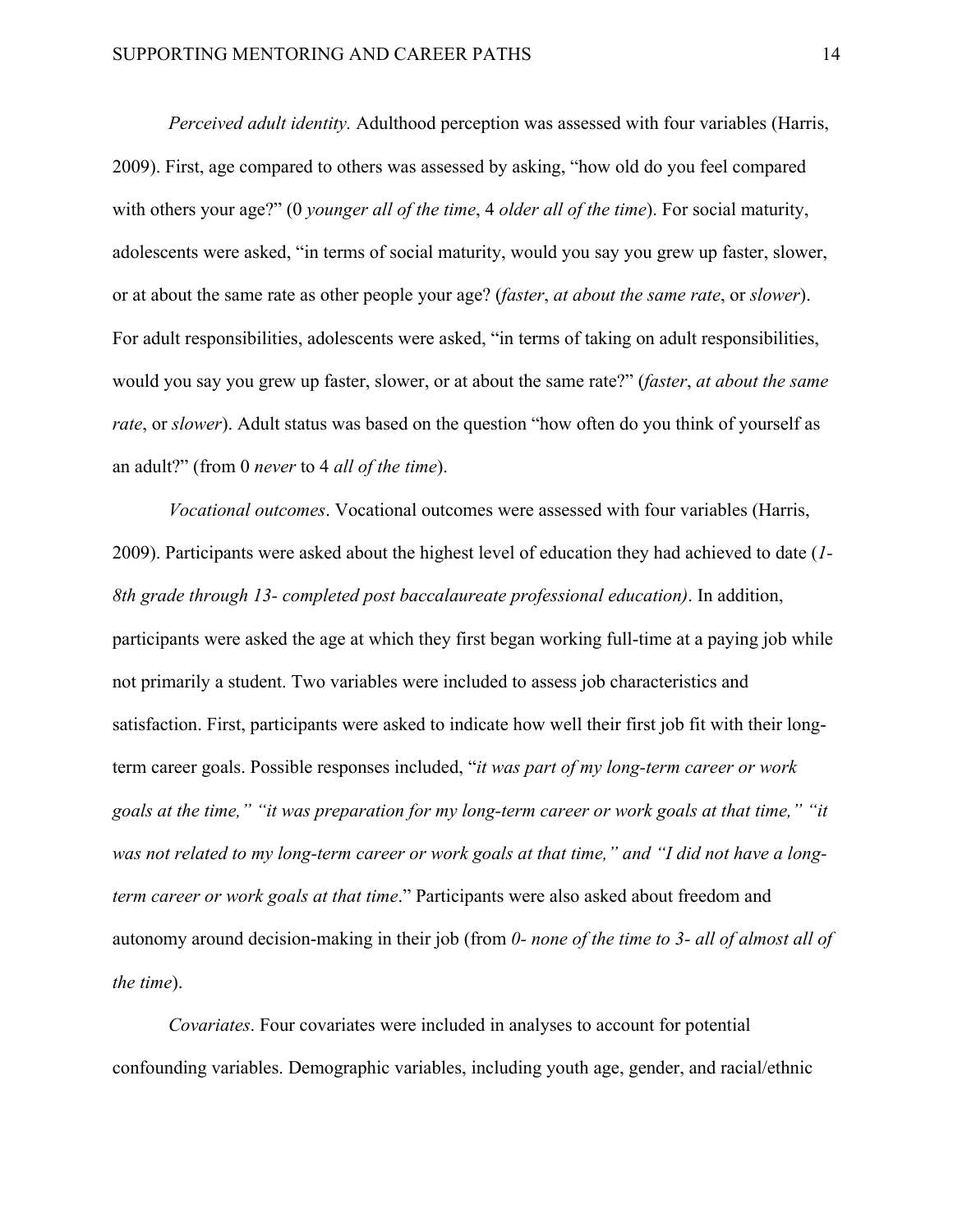minority status were included as covariates. In addition, each participant's grade point average at Wave III was included in order to account for baseline academic performance, which likely plays a large role in later educational and vocational outcomes.

### *Data Analysis*

First, linear regression analyses were run to determine the predictive relationships among natural mentoring, perceived adulthood items, and the vocational outcome variables. Separate regression analyses were run for each outcome and youth age, minority status, gender, and baseline academic performance were included as covariates in each analysis. Then, analyses were run to determine if perceptions of adult identity mediated the relationships between natural mentoring and vocational outcomes, and results were reported using the Sobel-Goodman statistic test (Sobel, 1982 and Goodman, 1960).

## **Results**

# *Natural Mentoring and Vocational Outcomes*

Table 1 presents results from analyses predicting the vocational outcomes from the presence of a natural mentor. Youth who identified having a natural mentor during adolescence reported pursuing higher levels of education ( $b = .49$ ,  $SE = .05$ ,  $p < .001$ ), greater job autonomy  $(b = .06, SE = .02, p < .05)$ , and having first jobs that better aligned with their career goals  $(b = -100, SE = .02, p < .05)$ .23,  $SE = .04$ ,  $p < .001$ ) even after co-varying for youth age, minority status, gender, and baseline academic performance. However, the presence of a natural mentor during adolescence did not predict age at first full-time job ( $b = .59$ ,  $SE = .35$ ,  $p = .09$ ).

Contrary to hypotheses, higher youth ratings of closeness with their natural mentor actually predicted a slightly *lower* level of education attained ( $b = -.06$ , *SE* = .02,  $p < .001$ ) after co-varying for youth age, minority status, gender, and baseline academic performance. Closeness within the natural mentoring relationship did not predict job autonomy ( $b = .01$ ,  $SE = .01$ ,  $p =$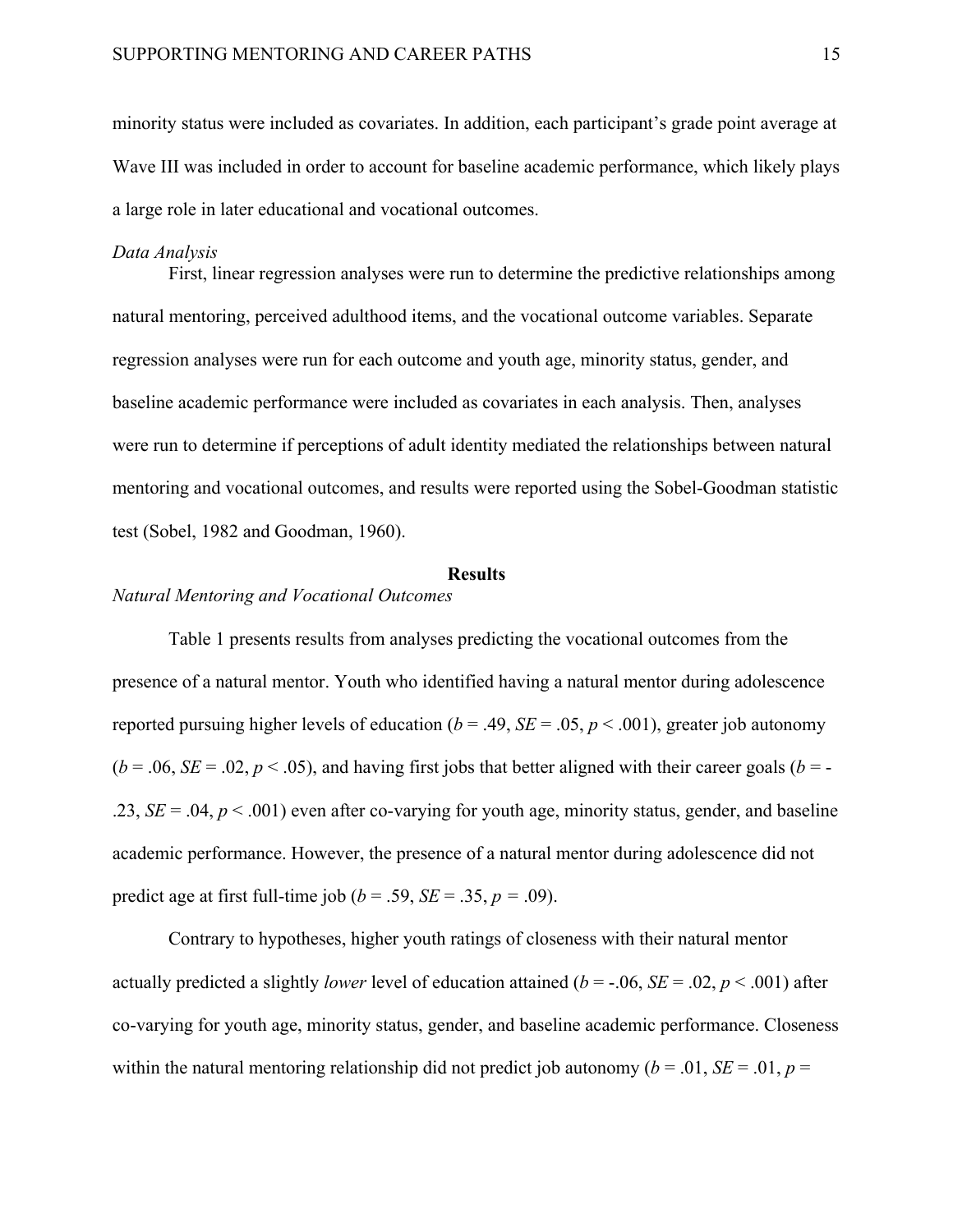.21), having first jobs that better aligned with their career goals ( $b = .00$ ,  $SE = .02$ ,  $p = .78$ ) or their age at first time job ( $b = -.12$ ,  $SE = .15$ ,  $p = .42$ ). These results are presented in Table 2.

#### *Natural Mentoring and Perceived Adulthood*

The presence of a natural mentor during adolescence predicted greater feelings of adult responsibility ( $b = .04$ ,  $SE = .02$ ,  $p < .05$ ), as well as older perceived age compared to others ( $b =$ .03,  $SE = .02$ ,  $p < .05$ ) when co-varying for youth age, minority status, gender, and baseline academic performance. The presence of a natural mentor during adolescence did not predict perceived adulthood ( $b = .02$ ,  $SE = .02$ ,  $p = .19$ ) or social maturity ( $b = .03$ ,  $SE = .02$ ,  $p = .10$ ). These results are presented in Table 3.

In contrast, youth ratings of closeness with their natural mentor predicted higher perceived adulthood ( $b = .04$ ,  $SE = .01$ ,  $p < .001$ ), after co-varying for youth age, minority status, gender, and baseline academic performance. Closeness to mentor did not predict social maturity  $(b = .00, SE = .01, p = .63)$ , adult responsibility  $(b = .01, SE = .01, p = .21)$ , or age compared to others  $(b = .01, SE = .01, p = .12)$ .

## *Perceived Adulthood and Vocational Outcomes*

Youth who identified as having higher perceived adulthood reported pursuing *lower* levels of education ( $b = -18$ ,  $SE = .03$ ,  $p < .001$ ), greater job autonomy ( $b = .06$ ,  $SE = .01$ ,  $p <$ .001) and earlier age at first full-time job ( $b = -.57$ ,  $SE = .22$ ,  $p < .05$ ) after co-varying for youth age, minority status, gender, and baseline academic performance (see Table 5). Perceived adulthood did not predict first jobs that aligned with career goals ( $b = -0.03$ ,  $SE = 0.03$ ,  $p = 0.21$ ).

Youth who reported having higher feelings of adult responsibility reported *lower* levels of education achieved ( $b = -0.02$ ,  $SE = 0.03$ ,  $p < 0.001$ ) and earlier age at first full-time job ( $b = -0.02$ 1.04,  $SE = 0.33$ ,  $p < 0.01$ ) after co-varying for youth age, minority status, gender, and baseline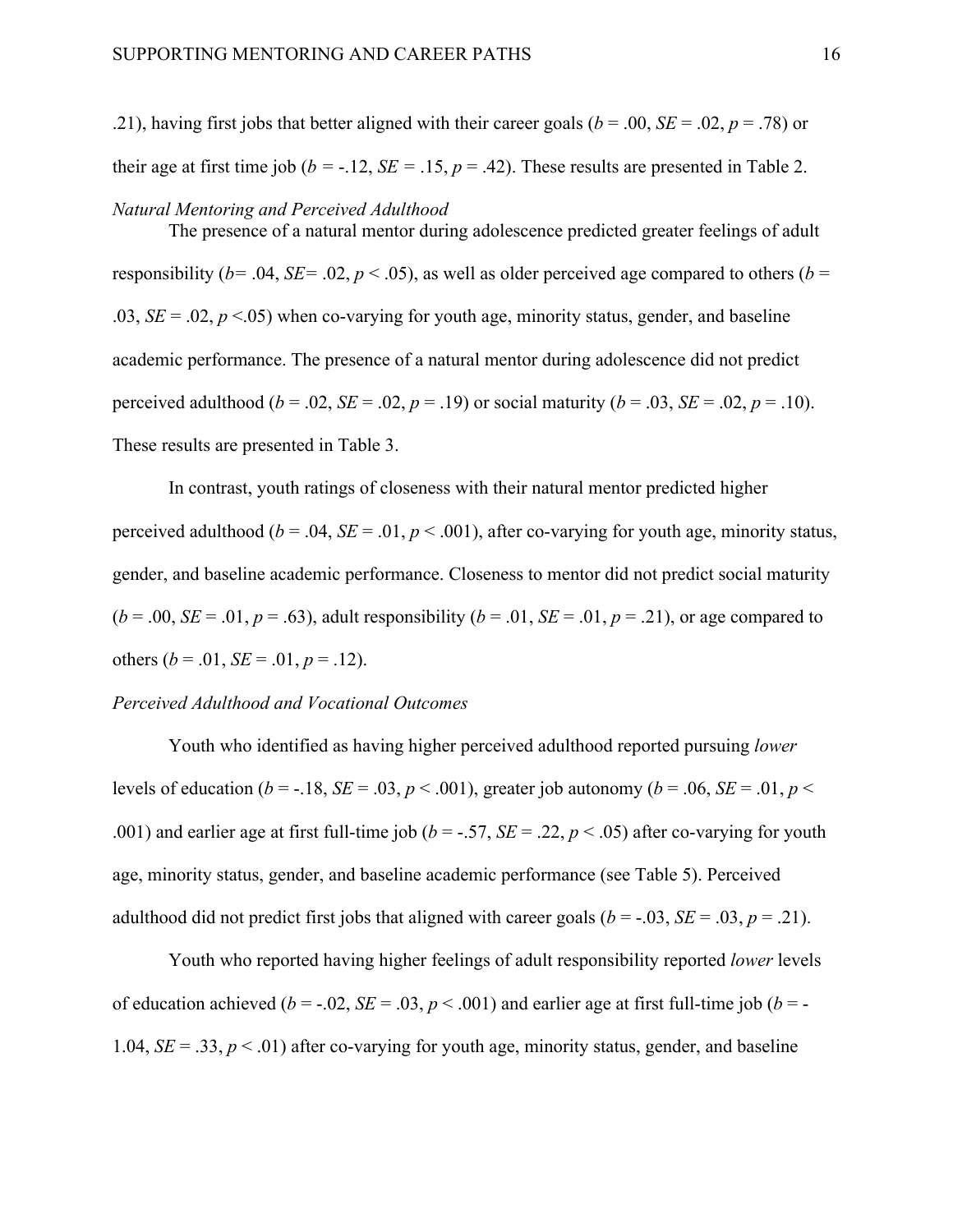academic performance (see Table 6). However, adult responsibility did not predict job autonomy  $(b = .04, SE = .02, p = .08)$  or first jobs that align with career goals  $(b = -.06, SE = .03, p = .07)$ .

Youth who reported having higher social maturity reported *lower*levels of education achieved ( $b = -0.07$ , *SE* = .03,  $p < .05$ ), greater job autonomy ( $b = .05$ , *SE* = .02,  $p < .01$ ), first jobs that better align with career goals ( $b = -.08$ ,  $SE = .03$ ,  $p < .05$ ) and earlier age at first full-time job  $(b = -0.87, SE = 0.27, p < 0.01)$  after co-varying for youth age, minority status, gender, and baseline academic performance (see Table 7).

Youth who reported feeling older compared to their peers reported *lower* levels of education achieved ( $b = -18$ ,  $SE = .03$ ,  $p < .001$ ), and earlier age at first full-time job ( $b = -1.27$ ,  $SE = .03$ ,  $p < .001$ ) after co-varying for youth age, minority status, gender, and baseline academic performance (see Table 8). However, higher adult responsibility did not predict job autonomy ( $b = .02$ ,  $SE = .02$ ,  $p = .44$ ) and first jobs that align with career goals ( $b = -.07$ ,  $SE =$ .05,  $p = .07$ ).

### *Mediation Analysis*

Because linear regression analyses indicated relationships among mentoring, adult identity, and vocational outcomes, mediation analyses were run to determine whether adult identity variables might partially account for the relationships between natural mentoring and vocational outcomes. These analyses were only run for sets of variables that showed existing relationships in the initial linear regressions. Specifically, perceived adulthood was tested as a mediator of the effects of closeness with one's mentor on highest education level achieved, and feelings of adult responsibilities and feeling older compared to one's peers were each tested as mediators of the effects of the presence of a mentor on highest education level achieved.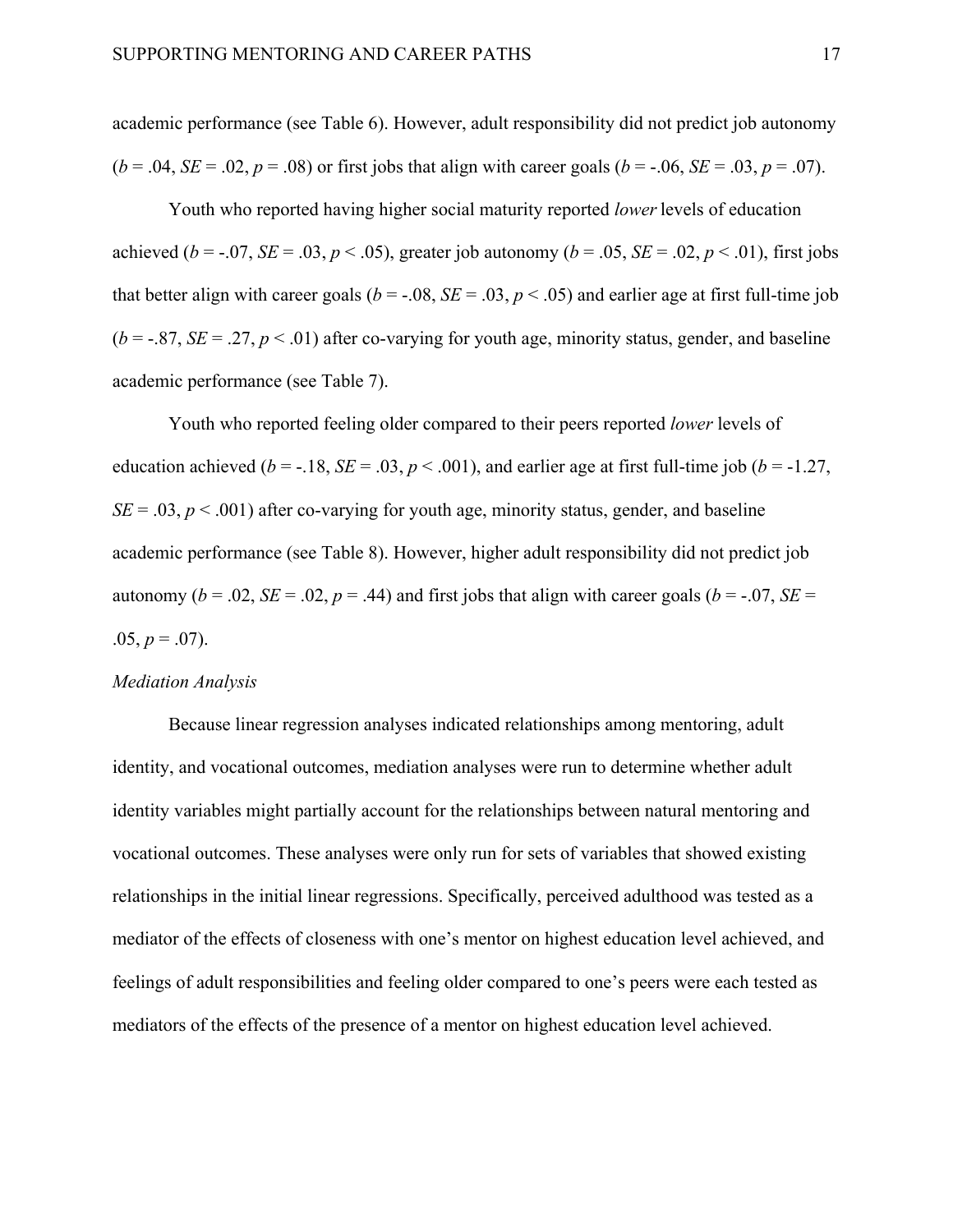Results showed that self-reported ratings of perceived adulthood partially mediated the effects of one's closeness to a natural mentor on highest education achieved (Sobel = -.002,  $SE = .001$ ,  $p < 0.01$ ; see Figure 2). However, it should be noted that the size of this partial mediation was relatively small, with the mediator explaining only about 1.5% of the total effect of closeness to a mentor on educational attainment. The remaining models did not show mediation. That is, greater feelings of adult responsibility during emerging adulthood did not mediate the effects of the presence of a natural mentor on highest education achieved (Sobel = .001,  $SE = .003$ ,  $p = .57$ ; see Figure 3). Similarly, feeling older compared to one's peers did not mediate the effects of the presence of a natural mentor on highest education achieved  $(Sobel = -.002, SE = .002, p = .38; see Figure 4).$ 

#### **Discussion**

The current study used a large, nationally representative sample of youth followed longitudinally through adolescence and emerging adulthood to determine the effects of natural mentoring and perceived adulthood on vocational outcomes. Results suggested that the presence of a natural mentor during adolescence and young adulthood predicted many vocational outcomes, including higher education achieved, greater job autonomy, and earlier age at first full-time job. Analyses also determined that feeling greater closeness to one's mentor actually predicted *lower* levels of education achieved, contrary to hypotheses. In addition, variables assessing one's emerging adult identity appeared to be related to both experiences of natural mentoring and vocational outcomes, and self-reported ratings of perceived adulthood partially mediated the negative effects of one's closeness to a natural mentor on highest education achieved.

Findings regarding the impact of natural mentoring on vocational success are largely consistent with the body of literature on formal mentoring, including a meta-analysis which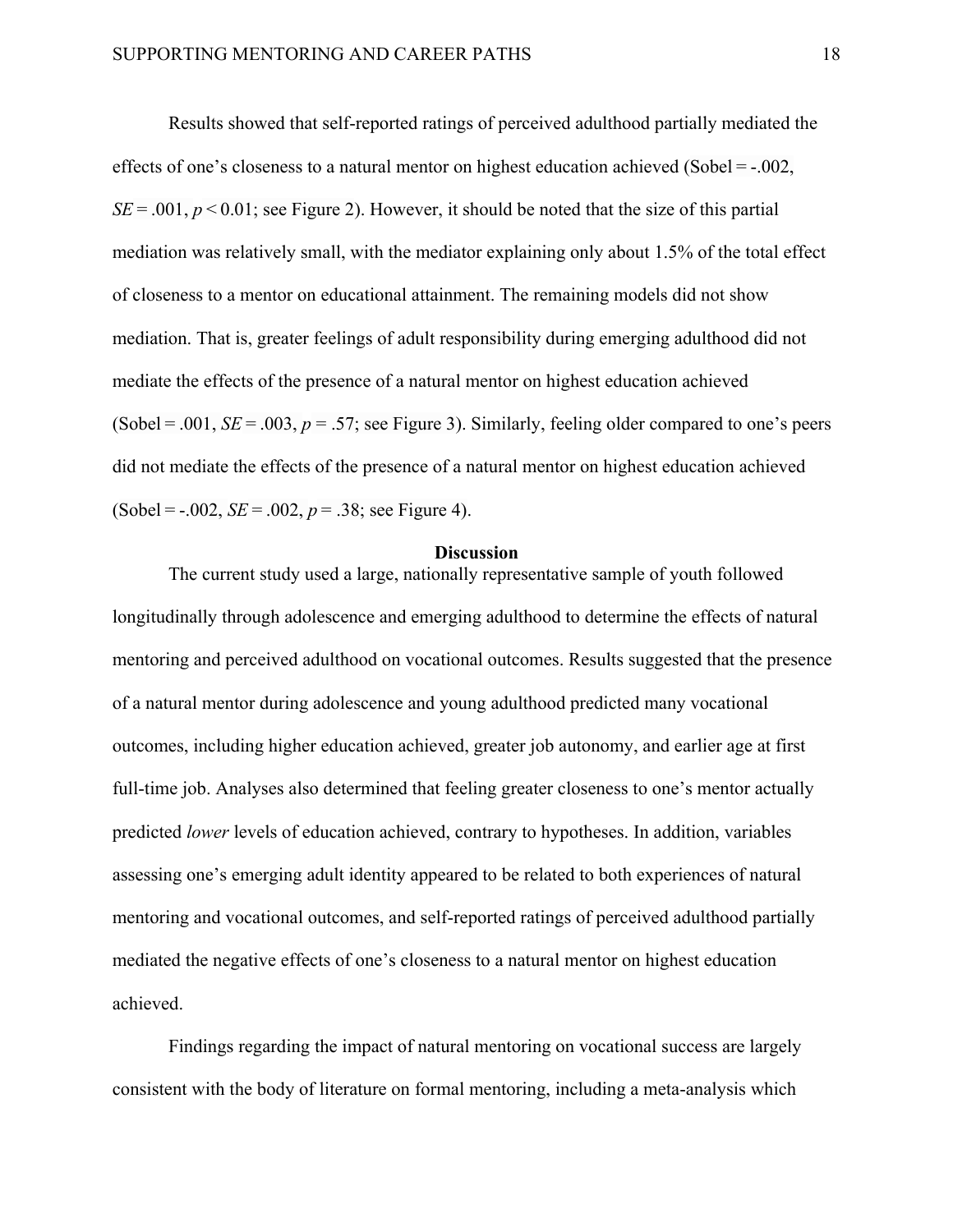suggests that formally assigned mentors tend to promote vocational achievement for young adults through positive career and work attitudes as well as successful career outcomes (Eby et al., 2008). The mere presence of a natural mentor during adolescence appears to predict a host of positive educational outcomes, including greater job autonomy, higher levels of education achieved, and obtaining first jobs that are better aligned with one's career goals. Overall, this data suggests that naturally-occurring mentoring relationships can be a key strategy for enhancing individual learning, career growth, and managerial advancement during young adulthood (Godshalk & Sosik, 2003). Positive mentor relationships during this crucial time period for young adults can help them feel more prepared to launch their careers and lead them to financial or social success instead of struggling with many new uncertainties. This can most likely be explained because mentors provide specific career development functions: sponsoring promotions and lateral moves, coaching the mentee, protecting the mentee from adverse forces, providing challenging assignments, helping the mentee develop a sense of professional self, and increasing the mentee's exposure and visibility (Kram, 1983). Moreover, natural mentoring might influence the types of jobs a young adult attains, perhaps allowing them to find careers characterized by greater independence in the workplace, and therefore increase job satisfaction (McDonald & Lambert, 2014). As a result, interventions to help youth find natural mentors might be sufficient to promote some types of educational and vocational success.

Surprisingly, greater closeness with a natural mentor tended to have a different pattern of results, predicting a lower level of education achieved. One potential explanation for these findings might involve the types of natural mentors that different youth reach out to for support. Theories of social networks highlight different supportive roles for "close" or "strong" ties like extended family members and close family friends, as compared to a broader network of more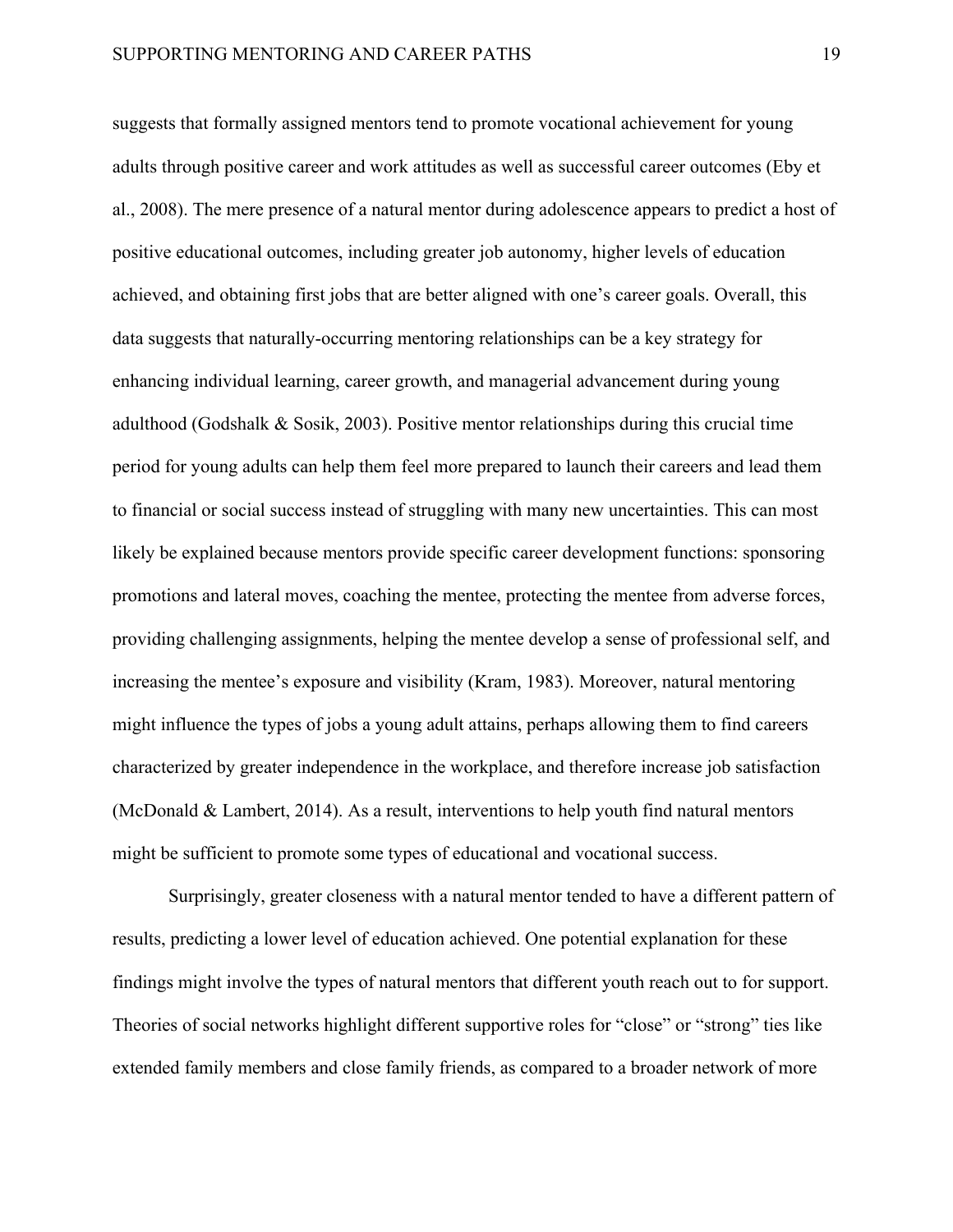distant or "weak" connections, including teachers, employers, and coaches (Granovetter, 1978). Close ties, such as extended family members, tend to provide practical and emotional support, but might be less helpful in promoting educational and vocational attainment than a network of heterogeneous social connections with key personnel (Raposa, Erickson, Hagler, & Rhodes, 2018). Thus, adolescents who report greater closeness with their mentor may be doing so because the mentor is a family member or family friend, and might be receiving less informational support than other adolescents with mentors who are teachers, guidance counselors, or coaches.

Mentoring was also predictive of adult identity during emerging adulthood. The presence of a natural mentor during adolescence predicted greater feelings of adult responsibility and older perceived age compared to others. Similarly, greater reported closeness to a natural mentor predicted greater perceptions of adulthood. This reinforces the view that close and supportive relationships with non-parental adults may provide youth with additional social resources to help them cope more effectively with the identity transitions that occur as adolescents graduate from high school and enter the adult world (Liang et al., 2008). These results also support the idea that the effects of a natural mentor on identity development could allow for adolescents to have positive vocational outcomes that align with late adults (Benson et al., 2012). Furthermore, natural mentoring relationships may contribute to an emerging adult's sense of worth and foster a more positive self-appraisal, which may in turn make them less vulnerable to the effects of stress and promote identity development (Liang et al., 2008). The close emotional bond that underlies the relationship appears to be especially important in allowing mentors to be a resource for identity development (Kram, 1983).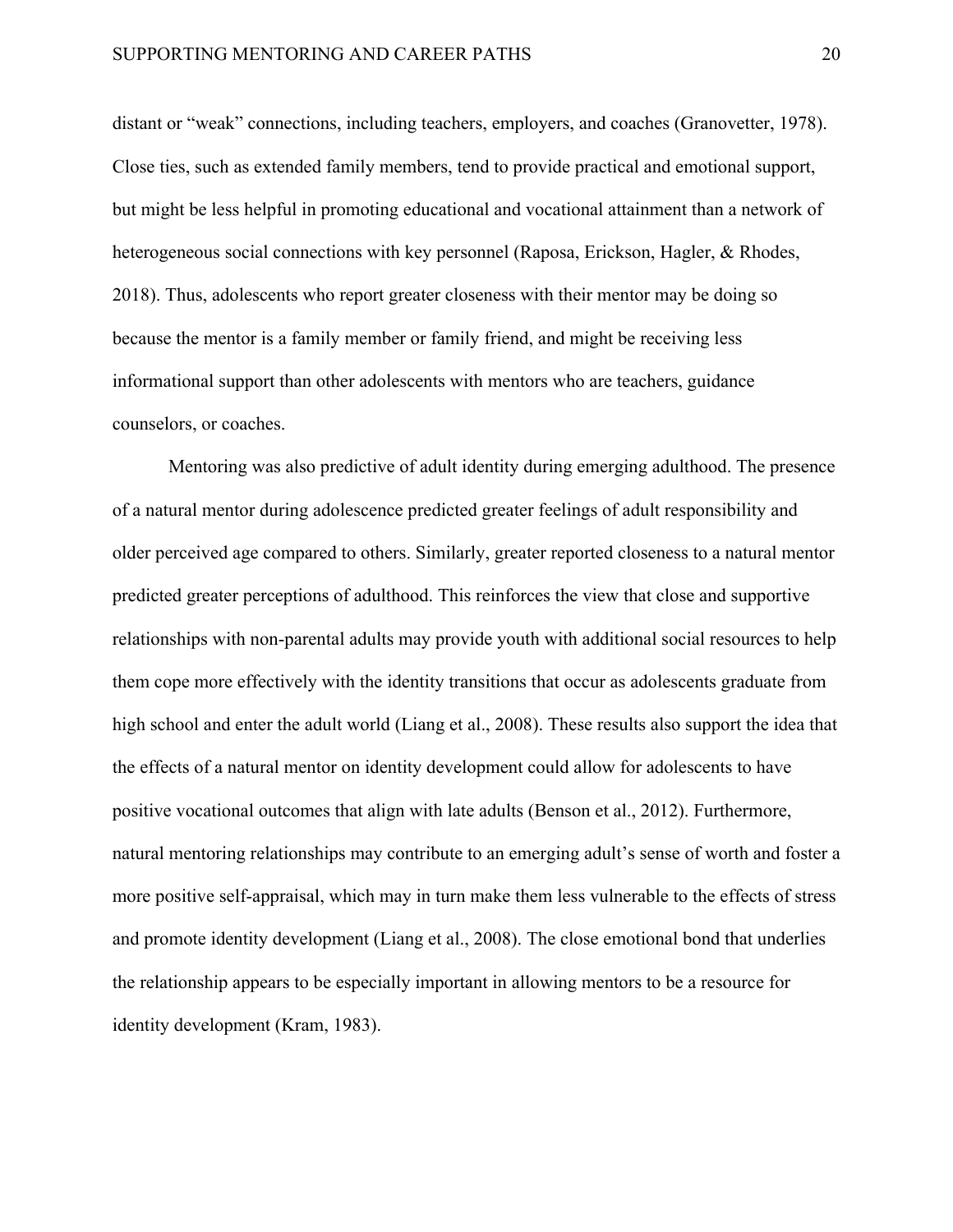Greater perceptions of an adult identity predicted some positive vocational outcomes, such as greater job autonomy. However, greater perceived adulthood also predicted lower educational attainment. Moreover, the adult identity variables did not account for the effects of natural mentoring on vocational outcomes, with one exception: greater perceptions of adulthood partially mediated the negative effects of closeness within a natural mentoring relationship on highest education achieved. It is possible that this model reflects a process for "early adults" living in high-stress contexts—these youth might have close mentoring ties that support them in dealing with practical stressors at home, but do not necessarily support them on the trajectory of an extended period of emerging adulthood (e.g., through college, graduate school) that is common for their more privileged peers. As a result, these youth might begin to feel like adults much earlier than their peers (i.e., greater perceived adulthood), and these perceptions might influence them to discontinue school and begin work earlier than peers. While there was a significant mediation effect, it is important to keep in mind that the proportion of the total effect was relatively small. Thus, there are likely many other factors that help to explain the impact of mentoring on educational outcomes.

Although not included in our original hypotheses, it is important to note that several of our covariates showed consistent relationships with vocational success. Specifically, minority status predicted having a first job that poorly aligned with career goals and a higher age at first full-time job. These findings are consistent with past studies showing that African Americans received less favorable assessments for promotions from their supervisors, were more likely to have plateaued in their careers, and were more dissatisfied with their careers (Greenhaus et al., 1990). In addition, this study supports previous literature suggesting that it may be more difficult for minority young adults to find work (Johnson et al., 2007). These findings are also consistent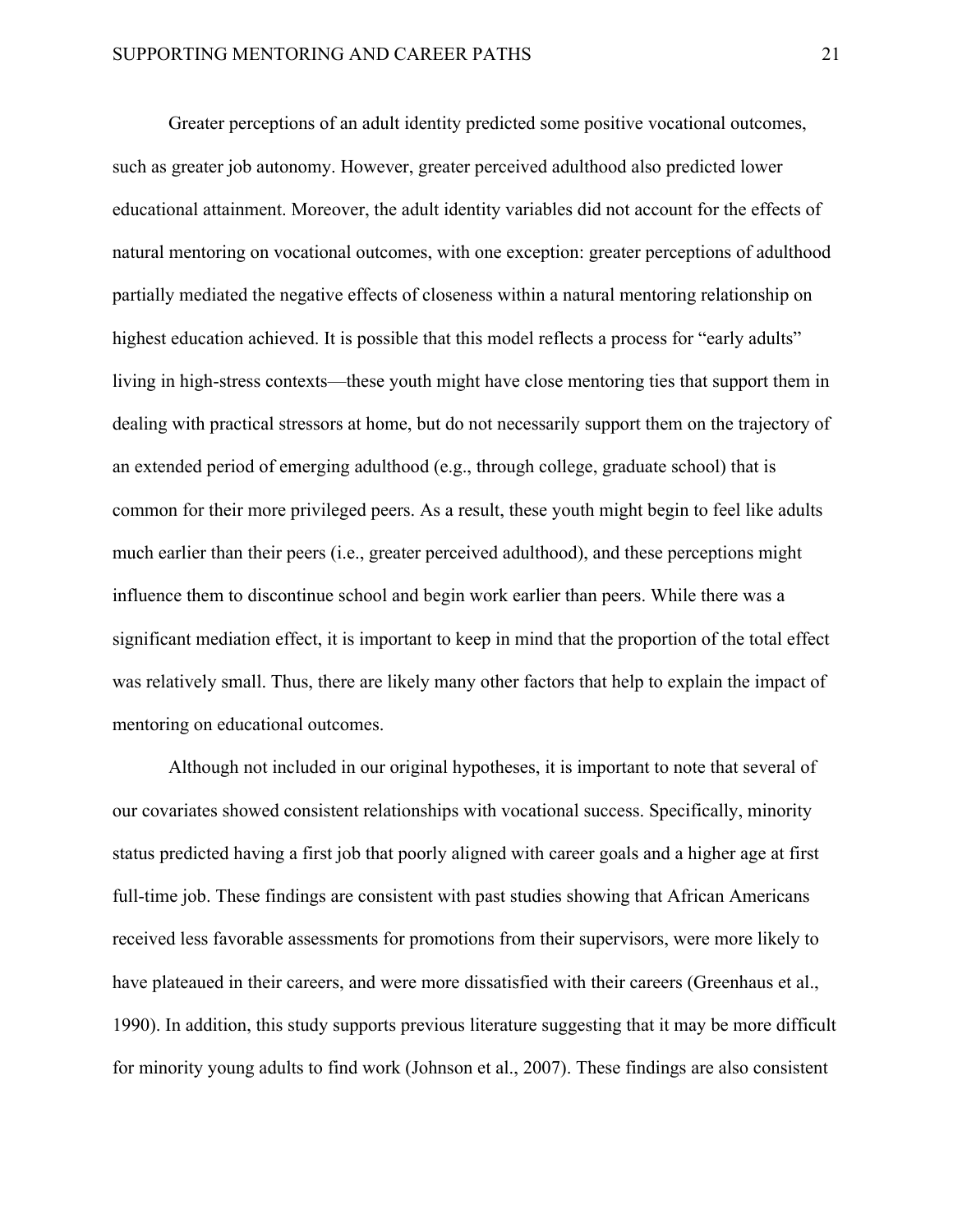with past studies showing that minority youth might have more to gain from natural mentoring relationships, and more to lose from not having them (Erickson & Phillips, 2012). Moreover, efforts to support the continuation of preexisting mentoring relationships for minority youth may be an effective approach to promoting the academic or vocational success (Hurd et al., 2016). Future research might want to address this issue, especially because many researchers have argued that natural mentors are more prevalent and can provide the same or even better benefits than formal mentors for minority youth living in high-stress contexts.

Our study is also consistent with research looking at the differences between males and females in the workplace. Results predicted that females had lower job autonomy, higher level of education, first jobs that poorly aligned with career goals and higher age at first full-time job. Women face numerous obstacles for their career advancement and often, well-educated women with many years of experience are not promoted at the same rate as their male co-workers of the same occupational level (Michailidis et al., 2012). Research confirms that women enter a company in large numbers as supporting staff but only a minority of them reach middle-level management and even fewer achieve an executive position (Michailidis et al., 2012). Interestingly, past research also suggests that gender might interact with mentoring to predict vocational success. For example, women face greater barriers to developing natural mentoring relationships in the workplace relative to men, and may therefore be more likely to seek formal relationships as a substitute for natural mentoring relationships (Ragins & Cotton, 1999). In one study, although female mentees with a history of male mentors received more promotions than their male counterparts, they received less compensation (Ragins & Cotton, 1999). These findings are consistent with previous literature stating that women are more likely than men to pursue higher education, but are less likely to be employed (McDonald et al., 2007). While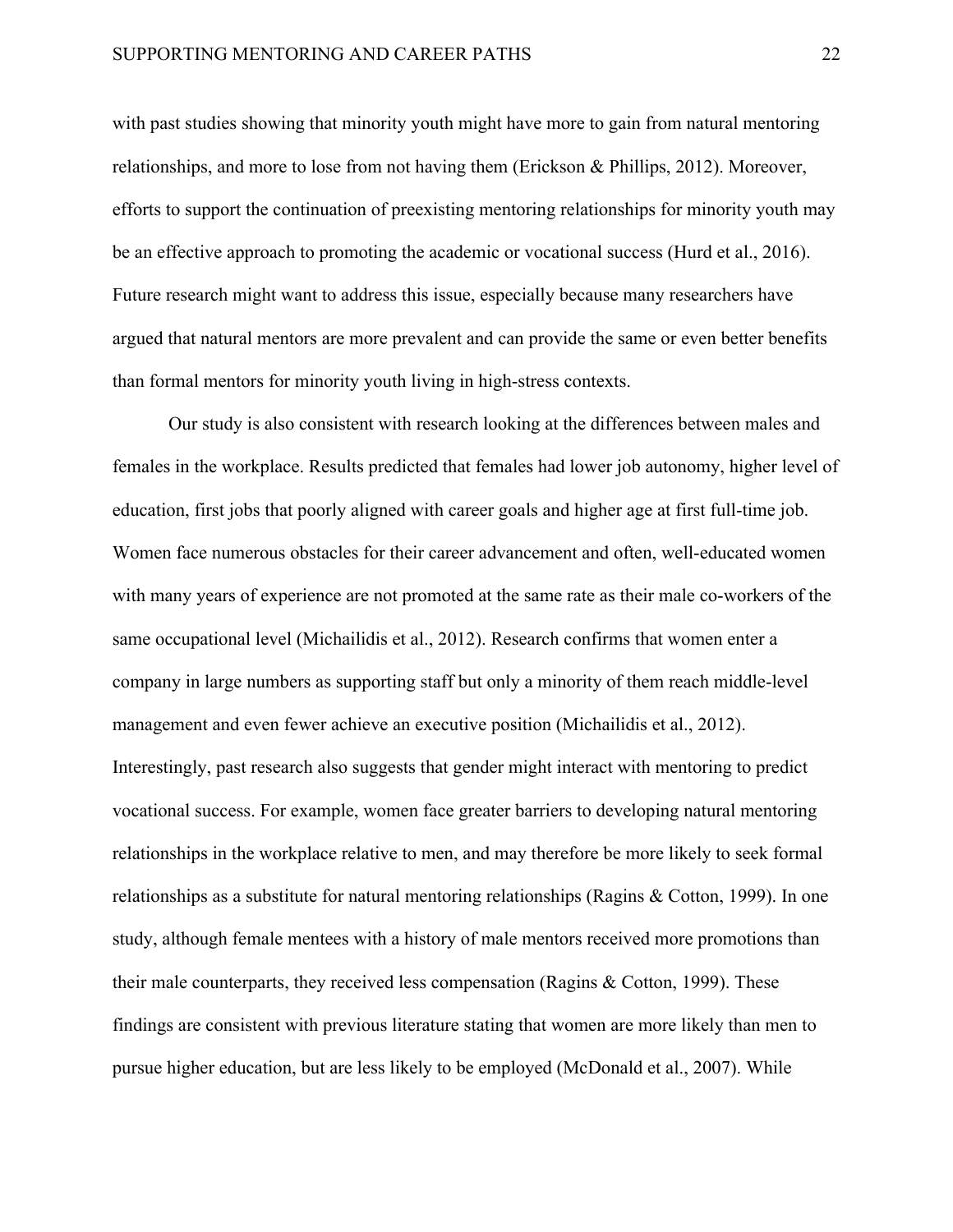mentoring has been shown to be very helpful for the career development of white males, there is still more research needed to examine the importance of mentoring for female and minority youth (Ensher & Murphy, 1997).

While this study has several notable strengths, including its large, nationally representative sample and longitudinal design, there are also some limitations. As always with secondary analyses, the study was constrained by the items in the database. The unstructured and sometimes ambiguous nature of naturally occurring mentor relationships makes them more difficult to study and their impact more difficult to quantify than formal mentoring relationships (Miranda-Chan et al., 2016). For instance, participants were only able to nominate one mentor, rather than provide information about the networks from which they might receive support. As a result, detailed information about natural mentors and the nature of the natural mentoring relationships was not available, making it difficult to assess exactly how natural mentoring relationships influenced the outcomes of interest. In addition, the data were derived from selfreported measures, which could have been subject to bias. Future research should include more comprehensive assessments with both mentors and youth to address these issues.

In addition, although GPA was included as a covariate to attempt to account for an individual's general achievement orientation and academic ability, it is possible that some individuals with mentors may not only be more career-driven, but might also be more responsive to their mentor's career development functions. Future research should use a longitudinal approach to collect performance measures to assess how much of the variance in mentee's career outcomes is due to the mentee's ability, the mentor's ability, or some combination of these two variables (Ragins & Cotton, 1999). Moreover, randomized, controlled experimental designs are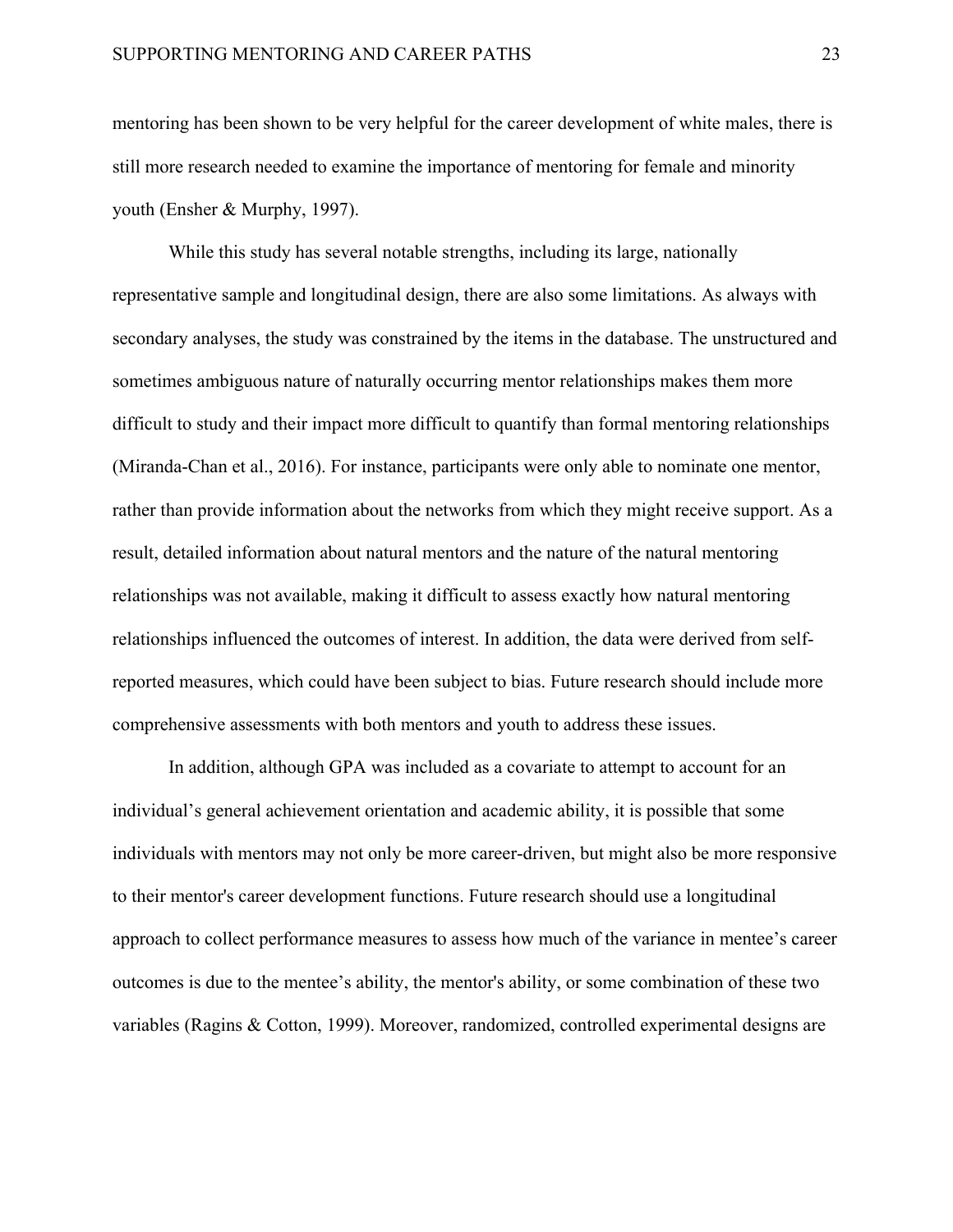needed to complement these observational, longitudinal data in order to more precisely determine the interplay among these variables of interest.

Finally, despite utilizing prospective, longitudinal analyses, these data only explore a slice of time during emerging adulthood. Several studies show that "late adults" who receive more advanced education may look less successful early in adulthood, but eventually hold steady jobs and out-earn their peers. Thus, although natural mentors play a key role in adult development, it may take time for the benefits of mentoring to have an effect on career outcomes (Ragins & Cotton, 1999). It is important for future research to use longitudinal designs to address how both educational and vocational outcomes can be maximized (Benson et al., 2012).

## **Conclusion**

Despite these limitations, the present study has important implications for supporting young adults' career development. Naturally occurring mentors are reported by 80% of youth, making them a common source of support during adolescence (Miranda-Chan et al., 2016). Findings suggest that by seeking out a natural mentor during adolescence, individuals can be better prepared to enter college and the workforce. However, future research should explore whether certain types of "close tie" mentors might be less well-suited to promoting educational attainment than others. Moreover, although adults who are in close relationships with adolescents might want to focus on social maturity skills and supporting positive identity development in order to augment the adolescent's sense of responsibility and further their career outcomes, adult identity appears to have a complex relationship with educational and career outcomes during emerging adulthood. The findings from this study could have important implications for not only helping young adults to shape their identities and find jobs that they are passionate about, but also positioning them to be successful within these roles.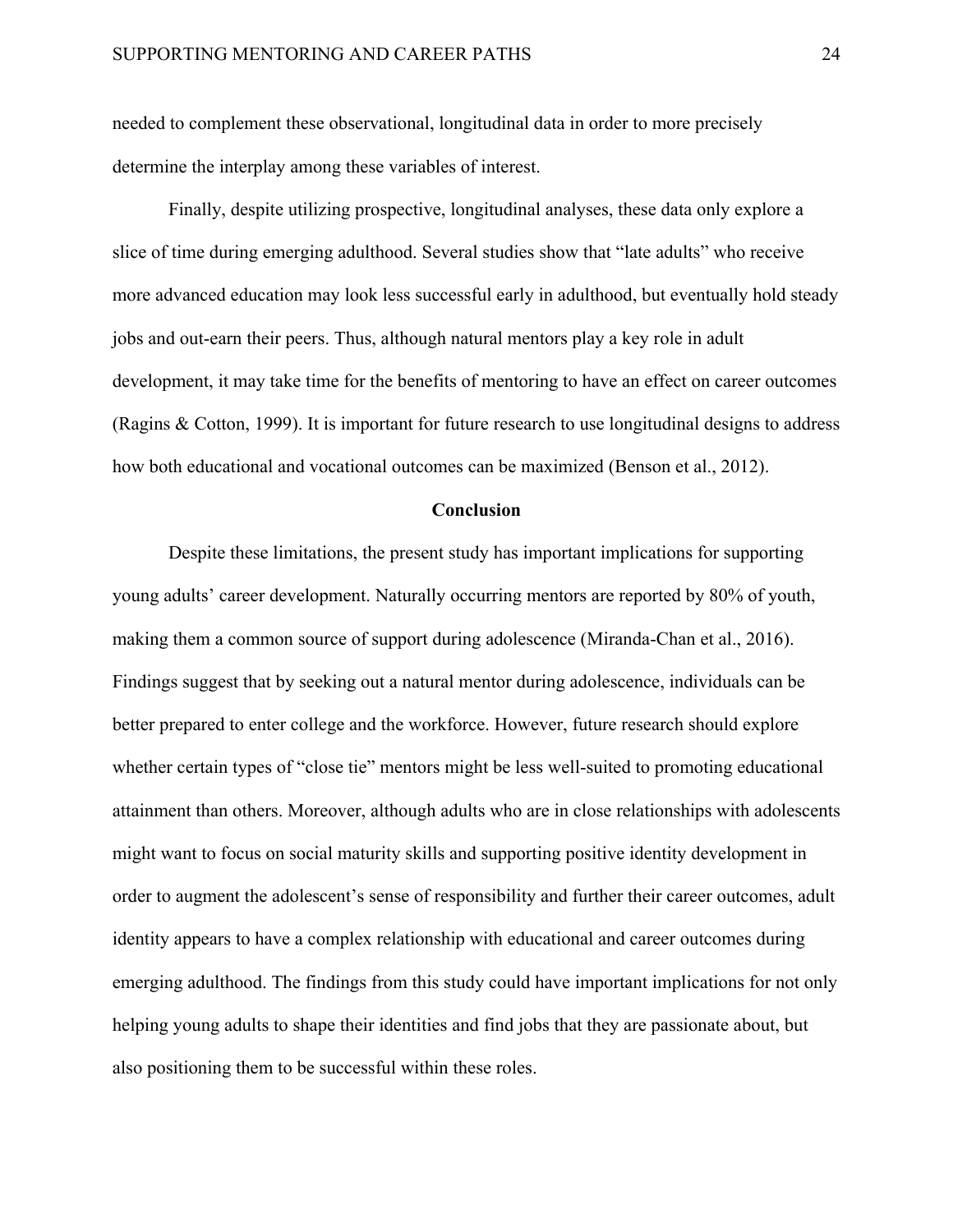|                |         | <b>Job Autonomy</b> |         |               | Highest Level of<br>Age at<br>Goal of $1st$ Job<br>First Job<br>Education |      |        |             |         |      |        |                |         |      |        |              |
|----------------|---------|---------------------|---------|---------------|---------------------------------------------------------------------------|------|--------|-------------|---------|------|--------|----------------|---------|------|--------|--------------|
| Predictors     |         | SЕ                  |         |               |                                                                           | SЕ   |        |             |         | SЕ   |        |                |         | SE   |        |              |
| Natural Mentor | 0.06    | 0.02                | < 0.05  | .01, .10      | 0.49                                                                      | 0.05 | < 0.01 | .40, .58    | $-0.23$ | 0.04 | < 0.01 | $-31, -15$     | $-0.06$ | 0.40 | .09    | $-1.29.10$   |
| Age            | 0.01    |                     | ${<}05$ | .00, .02      | 0.05                                                                      | 0.01 | < 0.01 | .03, .07    | $-0.06$ | 0.01 | < 0.01 | $-0.08 - 0.04$ | $-0.33$ | 0.10 | < 0.01 | $-.51, -.15$ |
| Minority       | $-0.02$ | 0.02                | .26     | $-0.06, 0.02$ | $-0.01$                                                                   | 0.01 | .80    | $-.09, .07$ | 0.21    | 0.01 | < 0.01 | .13, .28       | .58     | 0.10 | < 001  | .96, 2.20    |
| Gender         | $-0.13$ | 0.01                | < 0.01  | .07, .13      | 0.25                                                                      | 0.04 | < 0.01 | .17, .33    | $-0.11$ | 0.04 | < 0.01 | .04, .18       | 1.35    | 0.30 | < 0.01 | .73, 1.97    |
| GPA            | 0.10    | 0.01                | < 001   | .16.1         | 1.25                                                                      | 0.03 | < 0.01 | 1.19,1.30   | $-0.02$ | 0.02 | .52    | $-0.06, 0.03$  |         | 0.20 | < 0.01 | .70, 1.52    |

*Table 1.* Effects of natural mentor on vocational outcomes.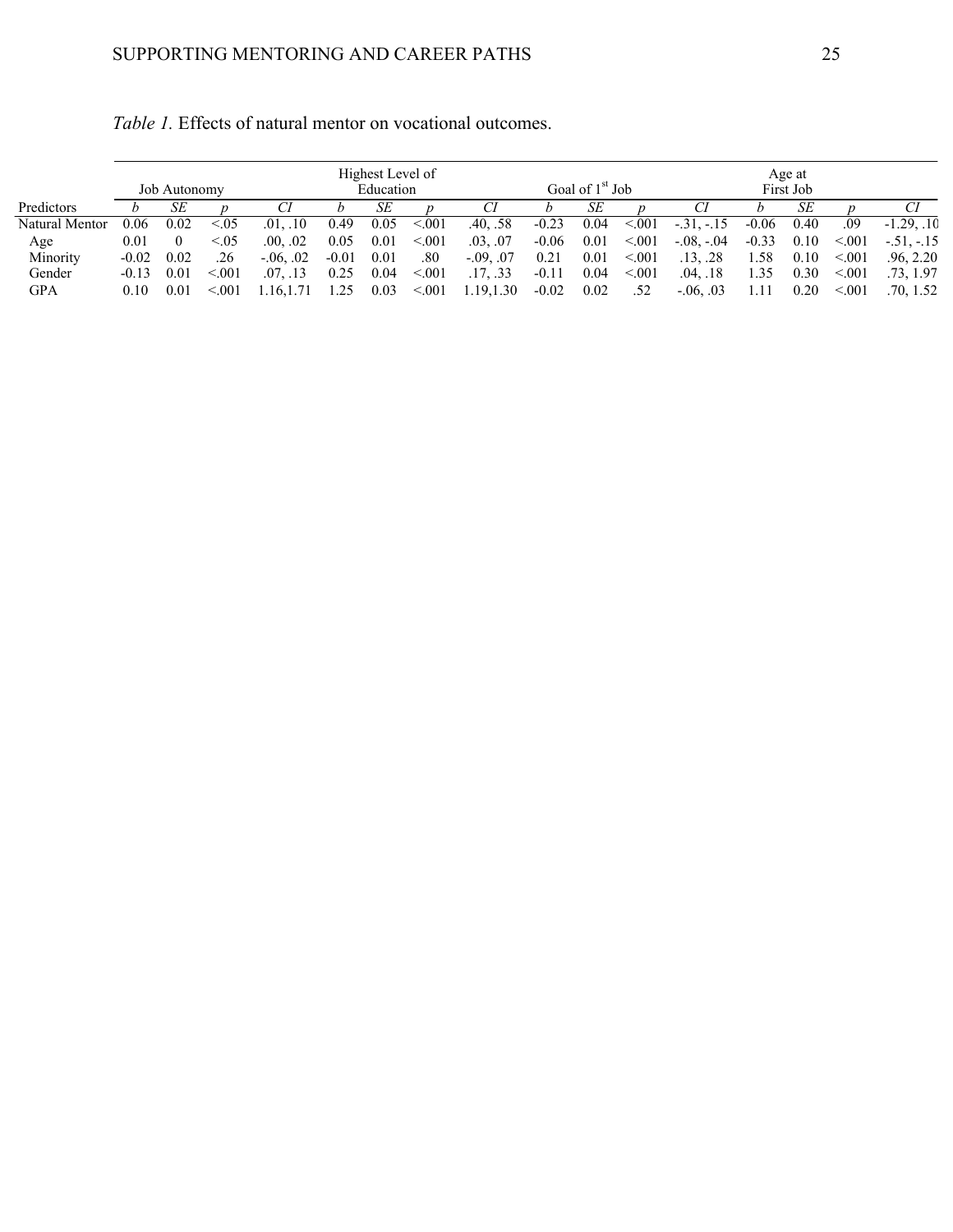|            |         |              |             |                  |         | Highest Level of |         |              |         |                             |        |               |         | Age at    |          |             |
|------------|---------|--------------|-------------|------------------|---------|------------------|---------|--------------|---------|-----------------------------|--------|---------------|---------|-----------|----------|-------------|
|            |         | Job Autonomy |             |                  |         | Education        |         |              |         | Goal of 1 <sup>st</sup> Job |        |               |         | First Job |          |             |
| Predictors |         | SЕ           |             |                  |         | SЕ               |         |              |         | SЕ                          |        |               |         | SЕ        |          |             |
| Closeness  | 0.01    | 0.01         |             | $-0.01$ , $0.03$ | $-0.06$ | 0.01             | < 0.01  | $-.10, -.03$ |         | 0.02                        | .78    | $-0.04, 0.04$ | $-0.12$ | 0.20      | .42      | $-43, .18$  |
| Age        | 0.01    | 0.01         | .50         | $-0.01, 0.03$    | 0.09    | 0.03             | < 01    | .03, .15     | $-0.09$ | 0.02                        | < 0.01 | $-12, -05$    | $-0.26$ | 0.20      | < 0.01   | $-.55, .03$ |
| Minority   | $-0.04$ | 0.04         | .30         | $-.12, .04$      | $-0.13$ | 0.10             | < 0.01  | $-.33, .07$  | 0.12    | 0.06                        | < 01   | .06, .30      | 1.78    | 0.50      | < 0.01   | .82, 2.74   |
| Gender     | 0.08    | 0.03         | < 001       | $-22, -12$       | 0.27    | 0.05             | < 0.001 | .18, 1.30    | $-0.13$ | 0.05                        | < 0.05 | .03, .24      | .88     | 0.50      | < 0.01   | .97.2.78    |
| GPA        | 0.08    | 0.24         | $\leq 0.01$ | .04. .13         | 0.47    | 0.63             | < 0.001 | 1.14, 1.23   | $-0.03$ | 0.03                        | .43    | $-0.09, 0.04$ | 1.32    | 0.30      | ${<}001$ | .67.1.97    |

| <i>Table 2.</i> Effects of closeness to mentor on vocational outcomes. |
|------------------------------------------------------------------------|
|------------------------------------------------------------------------|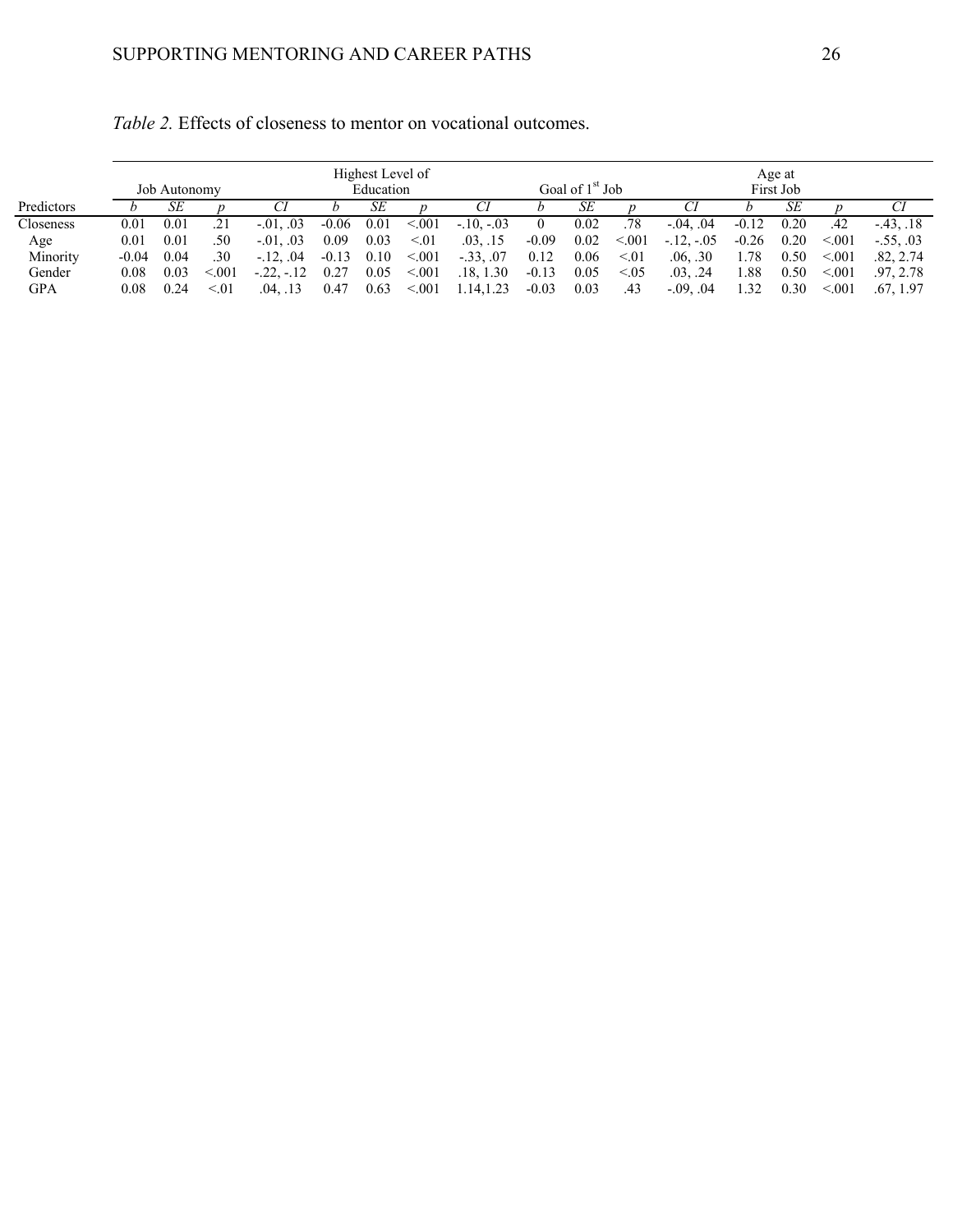|            |          |                     |         |               |          |                 |         |                  |         |      |                             |                |          | Age       |         |               |
|------------|----------|---------------------|---------|---------------|----------|-----------------|---------|------------------|---------|------|-----------------------------|----------------|----------|-----------|---------|---------------|
|            |          |                     |         |               |          |                 |         |                  |         |      |                             |                |          | Compared  |         |               |
|            |          | Perceived Adulthood |         |               |          | Social Maturity |         |                  |         |      | <b>Adult Responsibility</b> |                |          | to Others |         |               |
| Predictors |          | SЕ                  |         | Cl            |          | SЕ              |         |                  |         | SЕ   |                             | CI             |          | SE        |         | Сl            |
| Natural    |          |                     |         |               |          |                 |         |                  |         |      |                             |                |          |           |         |               |
| Mentor     | 0.02     | 0.02                | .19     | $-0.01, 0.06$ | 0.03     | 0.02            | .10     | $-0.01, 0.06$    | 0.04    | 0.02 | < 0.05                      | .01, .07       | 0.03     | 0.02      | ${<}05$ | .002, .06     |
| Age        | 0.06     | 0.001               | < 0.01  | .05, .07      | $-0.001$ | .004            | .82     | $-0.01$ , $0.01$ | 0.02    | .004 | < 0.01                      | .01, .03       | $-0.003$ | .004      | .46     | $-.01, .005$  |
| Minority   | $-0.001$ | 0.02                | .96     | $-.03, .03$   | $-0.05$  | 0.02            | < 01    | $-.08, -.02$     | $-0.03$ | 0.01 | < 0.05                      | $-.06,-.003$   | $-0.01$  | 0.01      | .72     | $-0.03, 0.02$ |
| Gender     | 0.19     | 0.02                | < 0.001 | .16, .23      | 0.07     | 0.02            | < 0.001 | .04, .10         | 0.08    | 0.01 | < 0.01                      | .05, .11       | 0.12     | 0.01      | < 0.01  | .08, .14      |
| <b>GPA</b> | $-0.08$  | 0.01                | < 0.001 | $-10, -06$    | $-0.004$ | 0.01            | .68     | $-0.02, 0.02$    | $-0.04$ | 0.01 | < 0.01                      | $-0.06, -0.02$ | $-0.04$  | 0.01      | < 0.01  | $-.05-.02$    |

*Table 3*. Effects of natural mentor on perceived adulthood.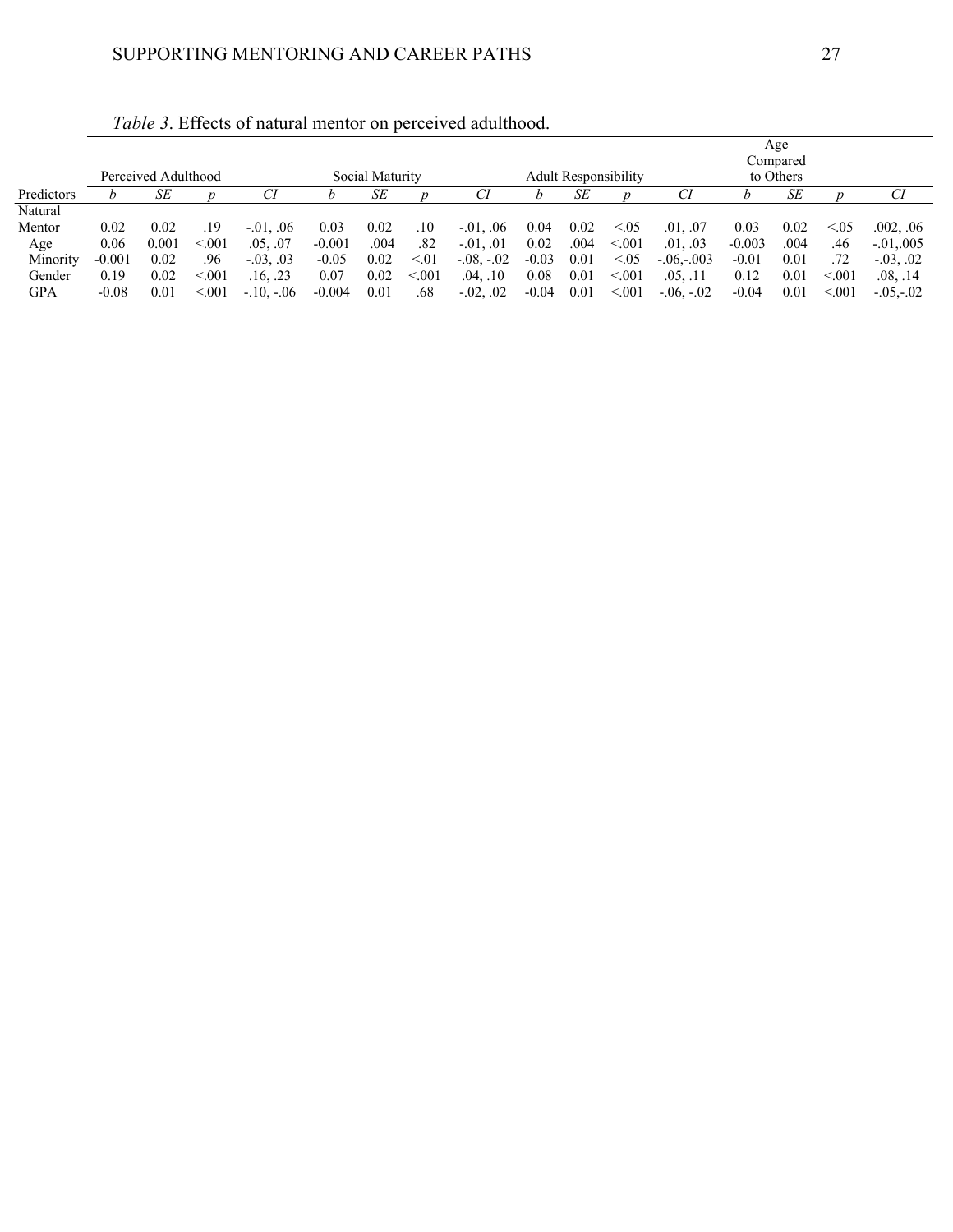|            |         |      |                     |               |         |                 |        |               |         |                |          |                  |         | Age       |        |                  |
|------------|---------|------|---------------------|---------------|---------|-----------------|--------|---------------|---------|----------------|----------|------------------|---------|-----------|--------|------------------|
|            |         |      |                     |               |         |                 |        |               |         | Adult          |          |                  |         | Compared  |        |                  |
|            |         |      | Perceived Adulthood |               |         | Social Maturity |        |               |         | Responsibility |          |                  |         | to Others |        |                  |
| Predictors |         | SЕ   |                     |               |         | SЕ              |        |               |         | SЕ             |          |                  |         | SЕ        |        |                  |
| Closeness  | 0.04    | 0.01 | < 0.01              | .02, .05      | 0.005   | 0.01            | .63    | $-0.02, 0.02$ | 0.01    | 0.01           | .21      | $-0.01$ , $0.03$ | 0.01    | 0.01      | .12    | $-.003, .03$     |
| Age        | 0.07    | 0.01 | < 0.01              | .05, .09      | $-0.01$ | 0.01            | .24    | $-0.03, 0.01$ | 0.02    | 0.01           | < 0.05   | .002, .03        | 0.01    | 0.01      | .37    | $-0.01$ , $0.02$ |
| Minority   | 0.001   | 0.04 | .21                 | $-0.08, 0.09$ | 0.01    | 0.03            | .82    | $-0.06, 0.07$ | 0.05    | 0.03           | $_{.08}$ | $-01, .12$       | 0.05    | 0.03      | .12    | $-0.01, 0.12$    |
| Gender     | 0.15    | 0.03 | < 0.01              | .21<br>.09.   | 0.12    | 0.03            | < 0.01 | .06, .17      | 0.06    | 0.03           | < 0.05   | .01, .12         | 0.10    | 0.03      | < 0.01 | .05, .15         |
| GPA        | $-0.09$ | 0.03 | < 01                | $-.14, -.04$  | $-0.02$ | 0.02            | .30    | $-0.06, 0.02$ | $-0.05$ | 0.02           | < 01     | $-.08, -.02$     | $-0.03$ | 0.02      |        | $-0.07, 0.01$    |

*Table 4.* Effects of closeness to mentor on perceived adulthood.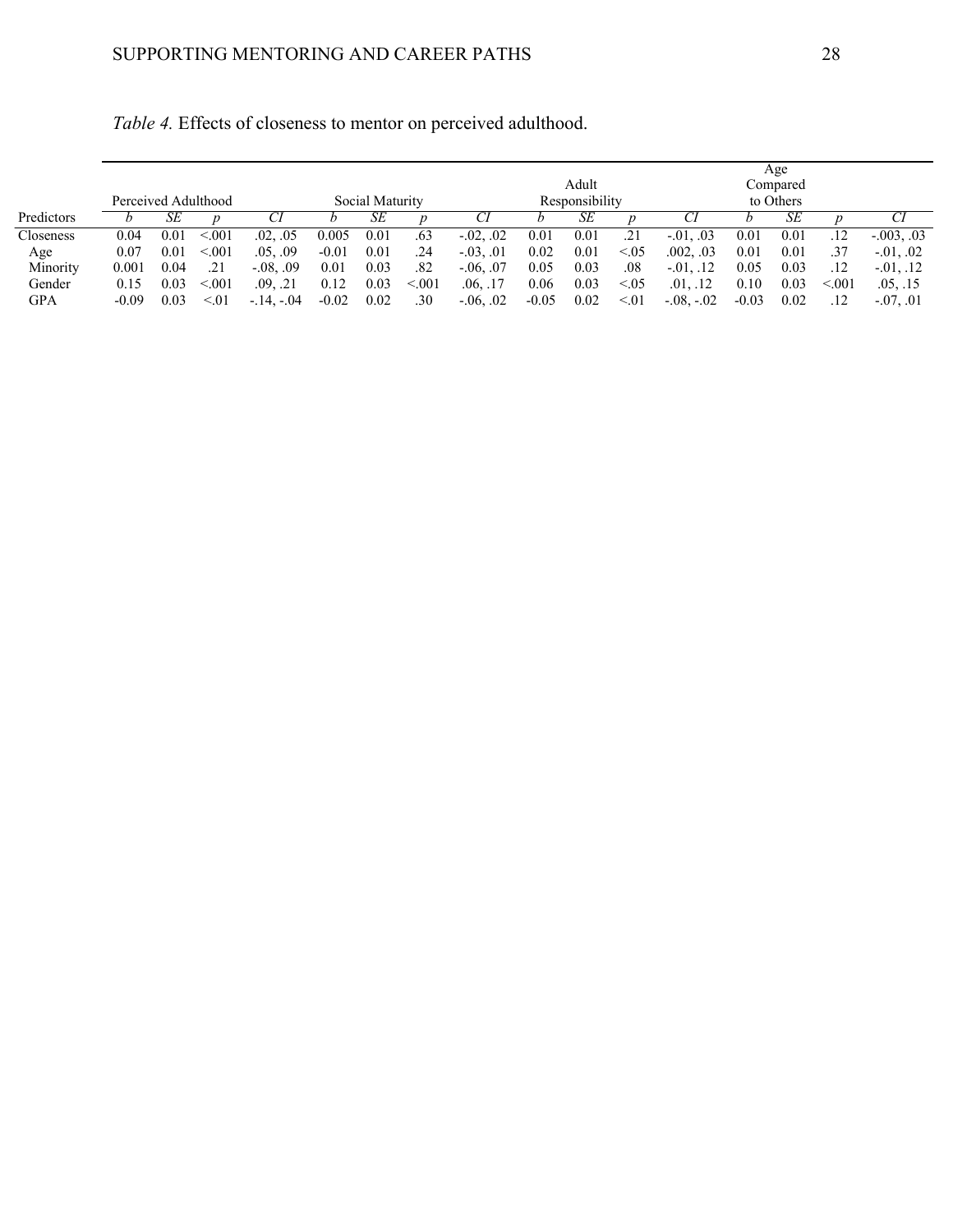|            |         |              |        |               | Highest Level of<br>Goal of 1 <sup>st</sup> Job<br>Education |      |        |              |         |      |        |            | Age at  |           |        |              |  |  |
|------------|---------|--------------|--------|---------------|--------------------------------------------------------------|------|--------|--------------|---------|------|--------|------------|---------|-----------|--------|--------------|--|--|
|            |         | Job Autonomy |        |               |                                                              |      |        |              |         |      |        |            |         | First Job |        |              |  |  |
| Predictors |         | SЕ           |        |               |                                                              | SЕ   |        | Сl           |         | SЕ   |        |            |         | SE        |        |              |  |  |
| Perceived  |         |              |        |               |                                                              |      |        |              |         |      |        |            |         |           |        |              |  |  |
| Adulthood  | 0.06    | 0.01         | < 0.01 | .04, .09      | $-0.19$                                                      | 0.03 | < 0.01 | $-.25, -.12$ | $-0.04$ | 0.03 | .21    | $-10, .02$ | $-0.57$ | 0.22      | < 0.05 | $-1.02 - 12$ |  |  |
| Age        | 0.002   | 0.01         | .81    | $-0.02, 0.02$ | 0.10                                                         | 0.03 | < 0.01 | .05, .16     | $-0.08$ | 0.02 | < 0.01 | $-12, -05$ | $-0.22$ | 0.15      | .13    | $-.51, .07$  |  |  |
| Minority   | $-0.04$ | 0.04         | .32    | $-19.04$      | $-0.14$                                                      | 0.10 | .17    | $-.34, .06$  | 0.18    | 0.06 | < 01   | .06, .30   | 1.76    | 0.49      | < 0.01 | .80, 2.72    |  |  |
| Gender     | $-0.17$ | 0.03         | < 0.01 | $-.22.-.11$   | 0.28                                                         | 0.05 | < 0.01 | .19, 1.29    | 0.14    | 0.05 | < 0.05 | .03, .24   | . 92    | 0.45      | < 0.01 | 1.04, 2.81   |  |  |
| <b>GPA</b> | 0.09    | 0.02         | < 0.01 | $0.04.$ .13   | 1.21                                                         | 0.04 | < 0.01 | 1.13, 1.29   | $-0.03$ | 0.03 | .37    | $-10, .04$ | 1.28    | 0.33      | < 0.01 | .62, 1.93    |  |  |

*Table 5.* Effect of perceived adulthood on vocational outcomes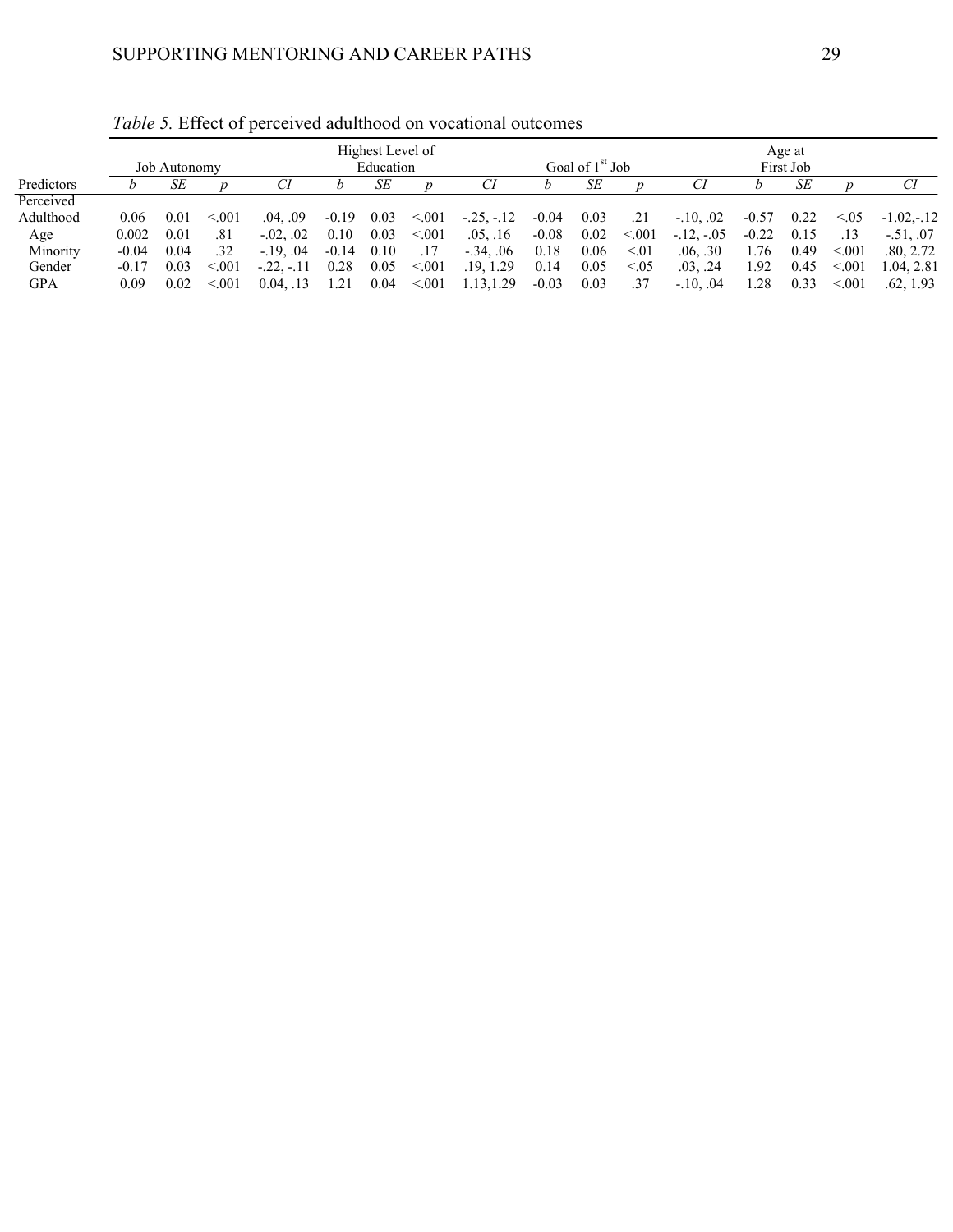|                |         |              |        |                  |         | Highest Level of |        |             |         | Age at                      |        |              |         |           |        |              |
|----------------|---------|--------------|--------|------------------|---------|------------------|--------|-------------|---------|-----------------------------|--------|--------------|---------|-----------|--------|--------------|
|                |         | Job Autonomy |        |                  |         | Education        |        |             |         | Goal of 1 <sup>st</sup> Job |        |              |         | First Job |        |              |
| Predictors     |         | SЕ           |        |                  |         | SЕ               |        | СÌ          |         | SЕ                          |        |              |         | SЕ        |        |              |
| Adult          |         |              |        |                  |         |                  |        |             |         |                             |        |              |         |           |        |              |
| Responsibility | 0.04    | 0.02         | .08    | $-.005, .08$     | $-0.20$ | 0.03             | < 0.01 | $-26, -14$  | $-0.06$ | 0.03                        | .07    | $-.13, .004$ | $-1.04$ | 0.33      | < 01   | $-1.69 - 39$ |
| Age            | 0.006   | 0.01         | .55    | $-0.01$ , $0.02$ | 0.09    | 0.03             | < 01   | .04, .15    | $-0.09$ | 0.02                        | < 0.01 | $-12, -05$   | $-0.24$ | 0.14      | .10    | $-.52, .04$  |
| Minority       | $-0.05$ | 0.05         | .31    | $-.12, .04$      | $-0.13$ | 0.10             | .20    | $-.33, .07$ | 0.18    | 0.06                        | < 0.05 | .06, .31     | 1.81    | 0.48      | < 0.01 | .86.2.76     |
| Gender         | $-0.16$ | 0.03         | < 0.01 | $-.22.-.11$      | 0.27    | 0.05             | < 001  | .17, .37    | 0.13    | 0.05                        | < 0.05 | .03, .24     | . 91.   | 0.46      | < 0.01 | 1.02, 2.81   |
| GPA            | 0.08    | 0.02         | < 01   | .04. .13         | . 21    | 0.04             | < 001  | 1.14, 1.29  | $-0.03$ | 0.03                        | .38    | $-.10, .04$  | 1.28    | 0.33      | < 0.01 | .63. 1.93    |

*Table 6.* Effect of adult responsibility on vocational outcomes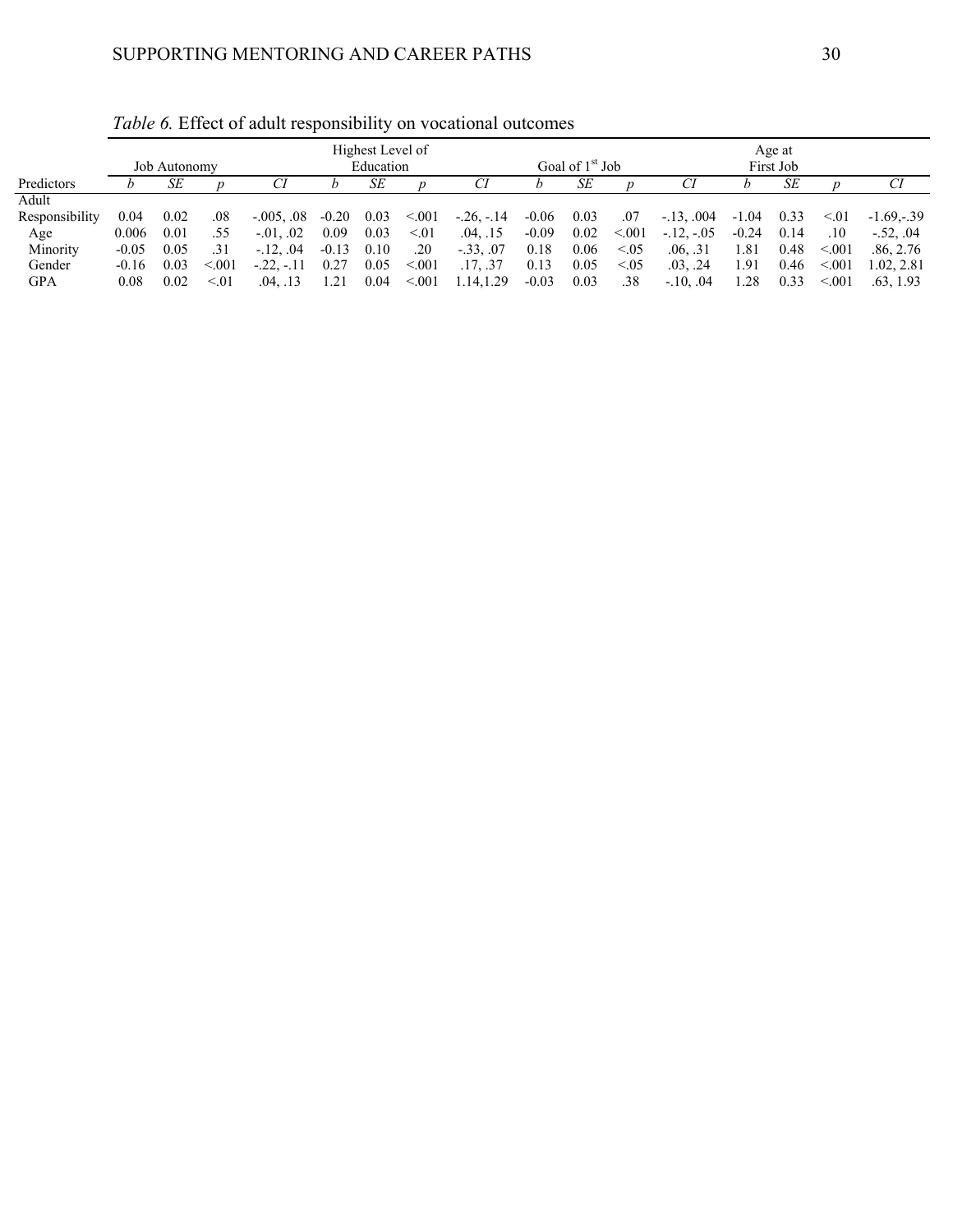|            |         |              |         |                  |         | Highest Level of |       |             | Age at  |                   |        |               |           |      |           |              |  |
|------------|---------|--------------|---------|------------------|---------|------------------|-------|-------------|---------|-------------------|--------|---------------|-----------|------|-----------|--------------|--|
|            |         | Job Autonomy |         |                  |         | Education        |       |             |         | Goal of $1st$ Job |        |               | First Job |      |           |              |  |
| Predictors |         | SЕ           |         |                  |         | SЕ               |       | СI          |         | SЕ                |        |               |           | SЕ   |           |              |  |
| Social     |         |              |         |                  |         |                  |       |             |         |                   |        |               |           |      |           |              |  |
| Maturity   | 0.05    | 0.02         | < 01    | .01, .08         | $-0.07$ | 0.03             | 0.05  | $-13, -01$  | $-0.08$ | 0.03              | < 0.05 | $-.15, .01$   | $-0.87$   | 0.27 | $\leq 01$ | $-1.41 - 34$ |  |
| Age        | 0.01    | 0.01         | .48     | $-0.01$ , $0.03$ | 0.09    | 0.03             | < 01  | .03, .15    | $-0.09$ | 0.02              | < 0.01 | $-12, -06$    | $-0.27$   | 0.15 | .07       | $-.56.02$    |  |
| Minority   | $-0.04$ | 0.04         | .33     | $-.12, .04$      | $-0.14$ | 0.10             | .17   | $-.34, .06$ | 0.18    | 0.06              | < 01   | .06, .30      | 1.76      | 0.48 | < 0.01    | .81, 2.72    |  |
| Gender     | $-0.16$ | 0.03         | < 0.001 | $-.22, -.11$     | 0.26    | 0.05             | < 001 | .17. .36    | 0.14    | 0.05              | < 01   | .04, .25      | ۔ 94      | 0.46 | < 0.01    | 1.04, 2.85   |  |
| <b>GPA</b> | 0.09    | 0.02         | < 01    | .04. .13         | .22     | 0.04             | < 001 | 1.14,1.30   | $-0.03$ | 0.03              | .40    | $-0.09, 0.04$ | .31       | 0.33 | < 0.01    | .66, 1.97    |  |

*Table 7.* Effect of social maturity on vocational outcomes.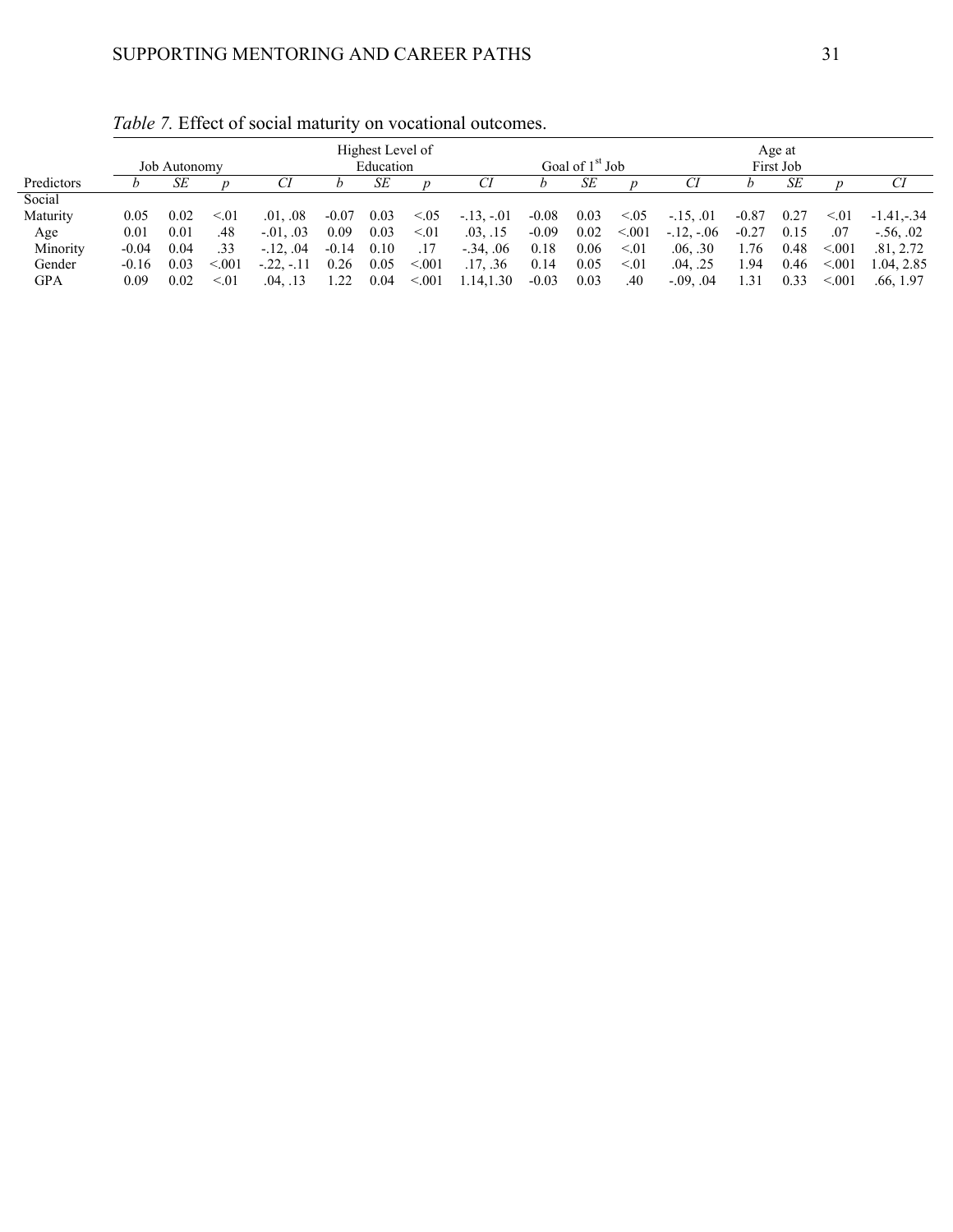|            | Highest Level of<br>Education<br>Job Autonomy |      |        |               |         |      |        |              |         |                             |             |                     |         | Age at<br>First Job |        |             |  |  |  |  |  |
|------------|-----------------------------------------------|------|--------|---------------|---------|------|--------|--------------|---------|-----------------------------|-------------|---------------------|---------|---------------------|--------|-------------|--|--|--|--|--|
|            |                                               |      |        |               |         |      |        |              |         | Goal of 1 <sup>st</sup> Job |             |                     |         |                     |        |             |  |  |  |  |  |
| Predictors |                                               | SЕ   |        |               |         | SЕ   |        | Сl           |         | SЕ                          |             |                     |         | SЕ                  |        | CI.         |  |  |  |  |  |
| Age        |                                               |      |        |               |         |      |        |              |         |                             |             |                     |         |                     |        |             |  |  |  |  |  |
| Comparison | 0.02                                          | 0.02 | .44    | $-0.02, 0.06$ | $-0.18$ | 0.03 | < 0.01 | $-.24, -.11$ | $-0.07$ | 0.05                        | .07         | $-14, .005$ $-1.27$ |         | 0.30                | < 0.01 | $-1.87,-68$ |  |  |  |  |  |
| Age        | 0.01                                          | 0.01 | .51    | $-0.03$       | 0.09    | 0.03 | < 01   | .04, .15     | $-0.09$ | 0.02                        | < 0.01      | $-12, -05$          | $-0.25$ | 0.15                | .09    | $-.54, .04$ |  |  |  |  |  |
| Minority   | $-0.16$                                       | 0.03 | .32    | $-.12, .04$   | $-0.13$ | 0.10 | .20    | $-.33, .07$  | 0.18    | 0.06                        | $\leq 0.01$ | .06, .31            | 1.82    | 0.49                | < 0.01 | .85, 2.79   |  |  |  |  |  |
| Gender     | $-0.16$                                       | 0.03 | < 0.01 | $-.22, -.11$  | 0.27    | 0.05 | < 001  | .18, .37     | 0.14    | 0.05                        | < 01        | .04, .24            | 1.97    | 0.45                | < 0.01 | 1.09, 2.86  |  |  |  |  |  |
| GPA        | 0.08                                          | 0.02 | < 01   | .04, .13      | 1.22    | 0.04 | < 001  | .14, 2.30    | $-0.03$ | 0.03                        | .39         | $-.10, .04$         | 1.29    | 0.32                | < 0.01 | .65, 1.93   |  |  |  |  |  |

| Table 8. Effect of age compared to others on vocational outcomes. |  |
|-------------------------------------------------------------------|--|
|-------------------------------------------------------------------|--|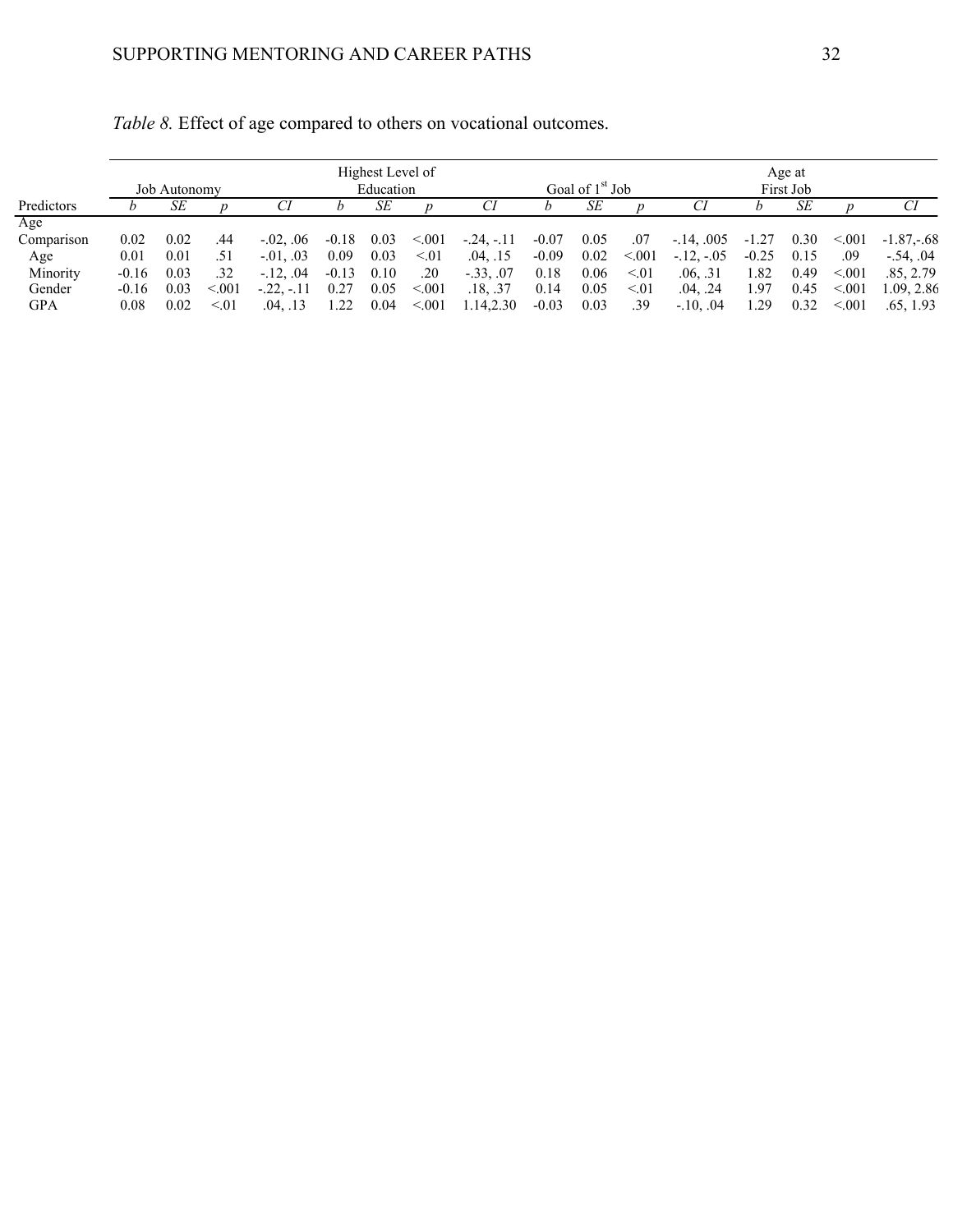

**Figure 1** Hypothesis Model: conceptual framework for mediation analysis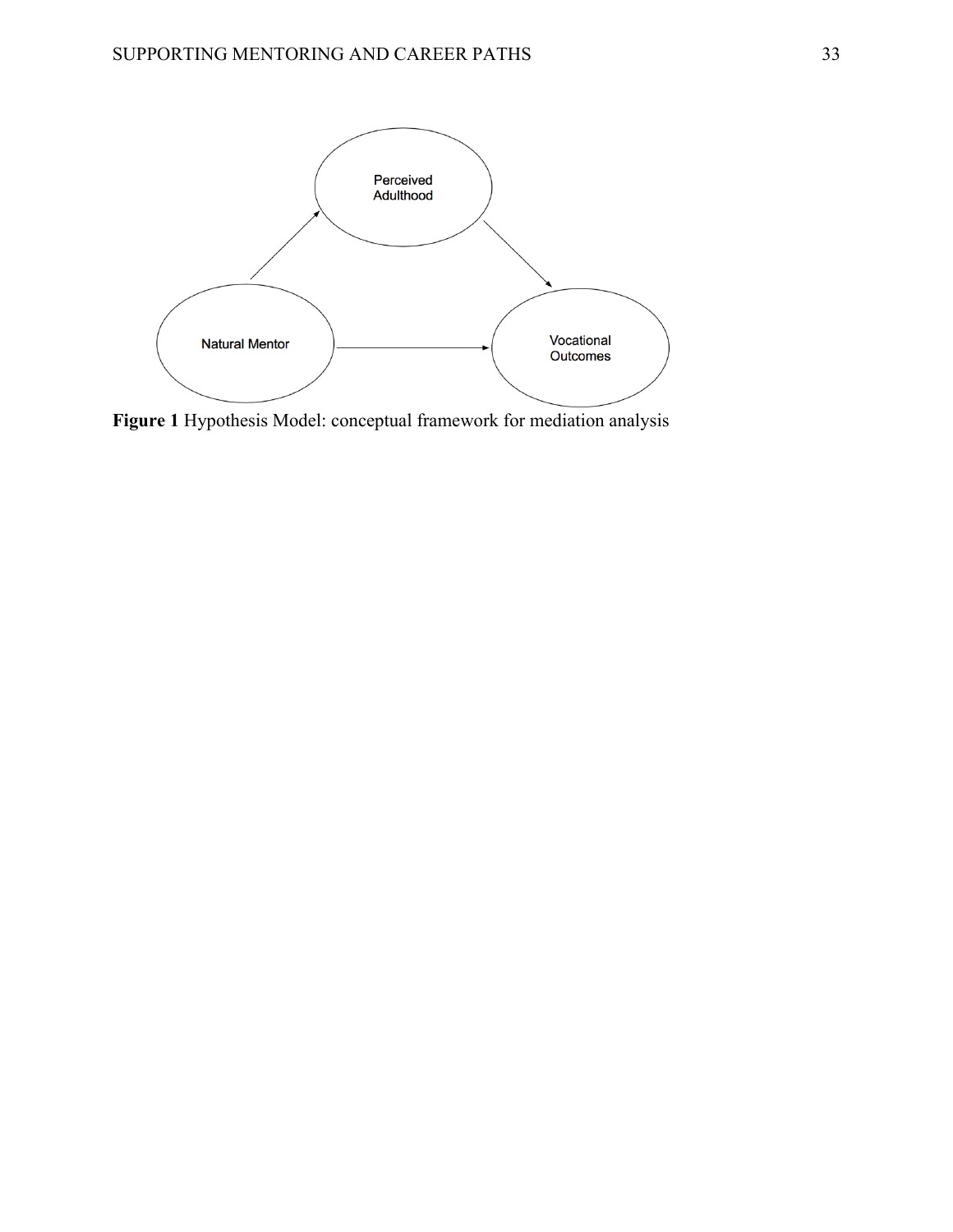

**Figure 2** Testing perceived adulthood as a mediator of the effects of closeness to one's mentor on educational attainment. Both the c and c' values are represented  $(c/c')$ . \**p* ≤ 0.05, \*\**p* ≤ 0.01, \*\*\**p* ≤ 0.001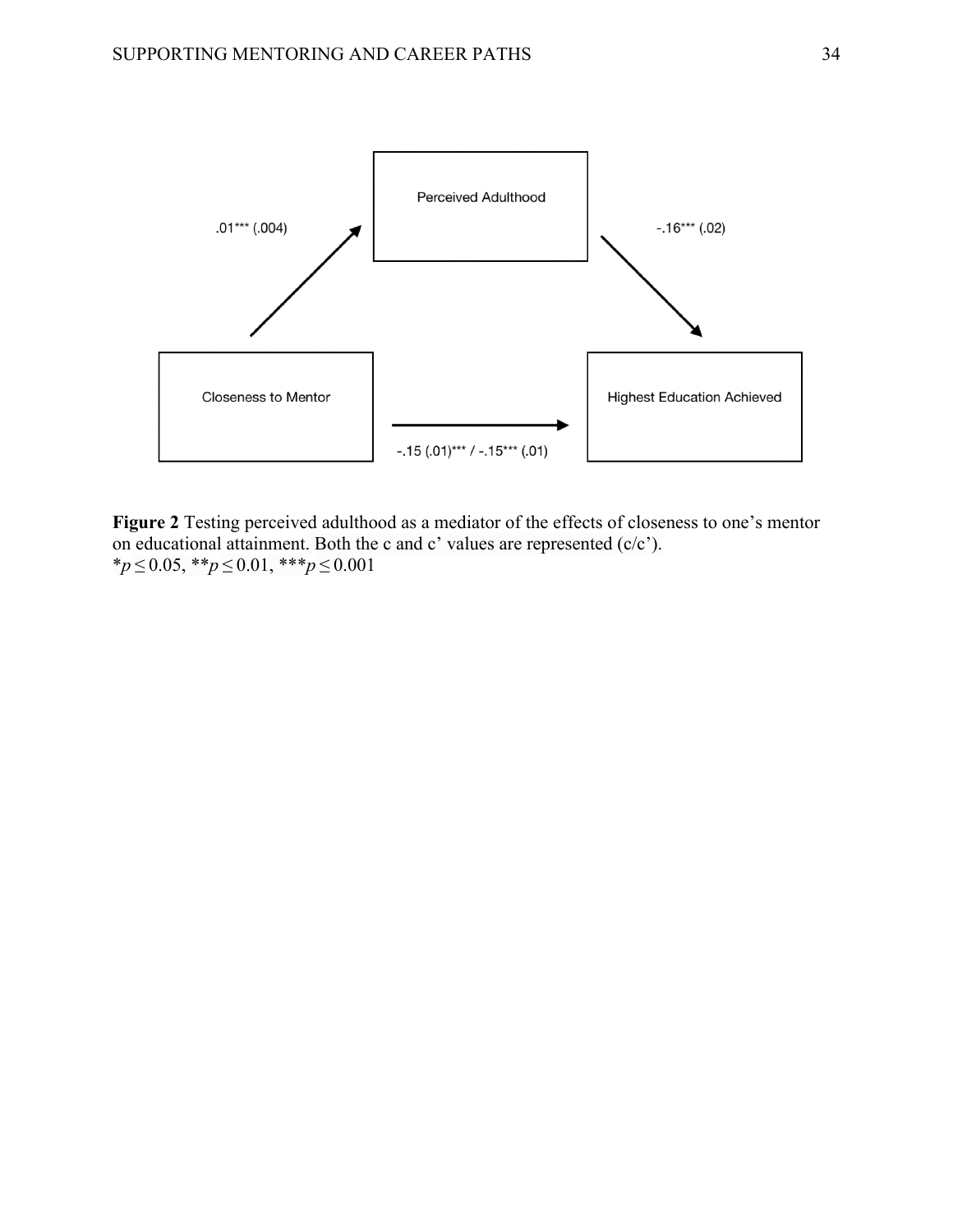

**Figure 3** Testing adult responsibility as a mediator of the effects of a natural mentor on educational attainment. Both the c and c' values are represented (c/c'). \**p* ≤ 0.05, \*\**p* ≤ 0.01, \*\*\**p* ≤ 0.001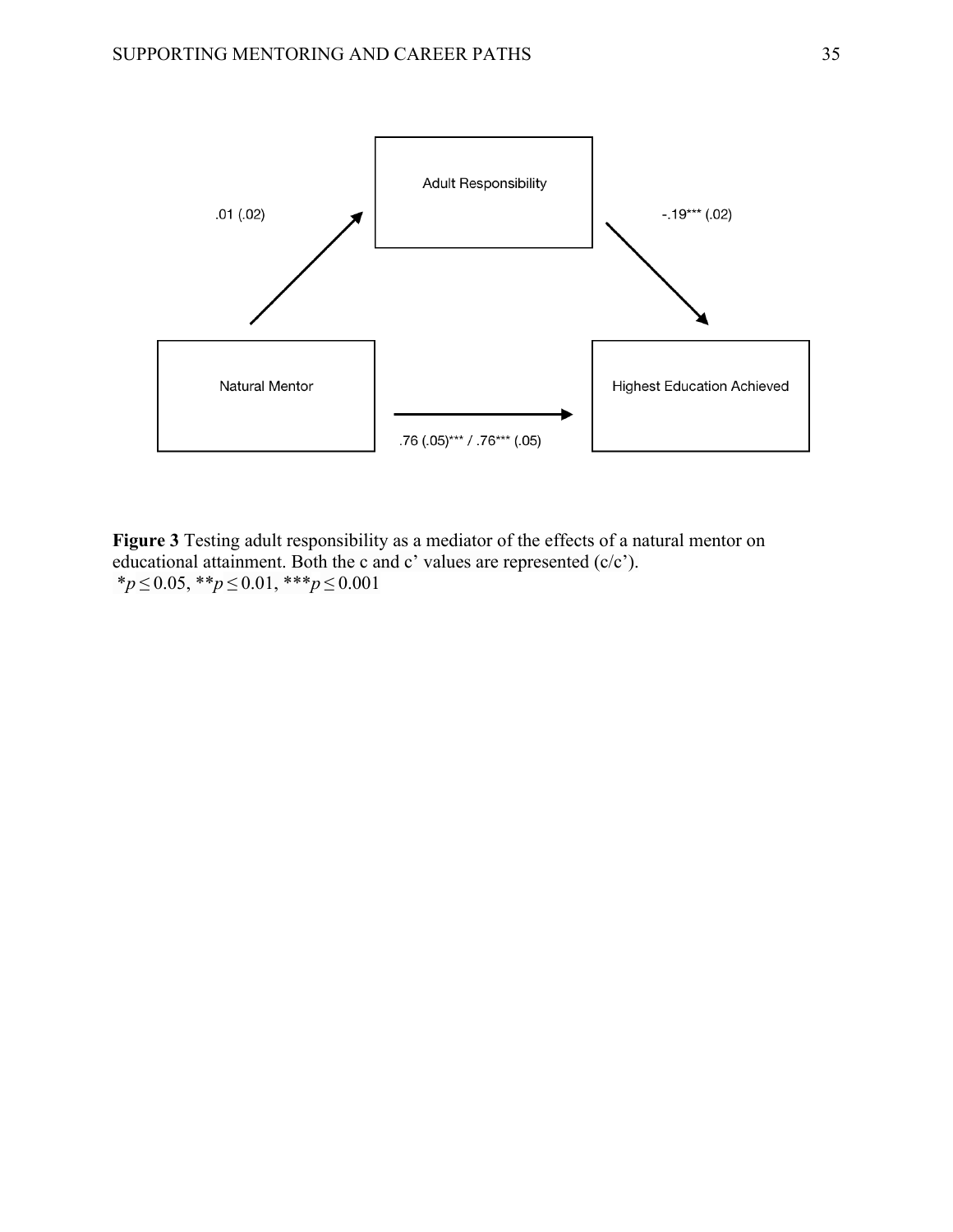

**Figure 4** Testing age compared to others as a mediator of the effects of a natural mentor on educational attainment. Both the c and c' values are represented (c/c'). \**p* ≤ 0.05, \*\**p* ≤ 0.01, \*\*\**p* ≤ 0.001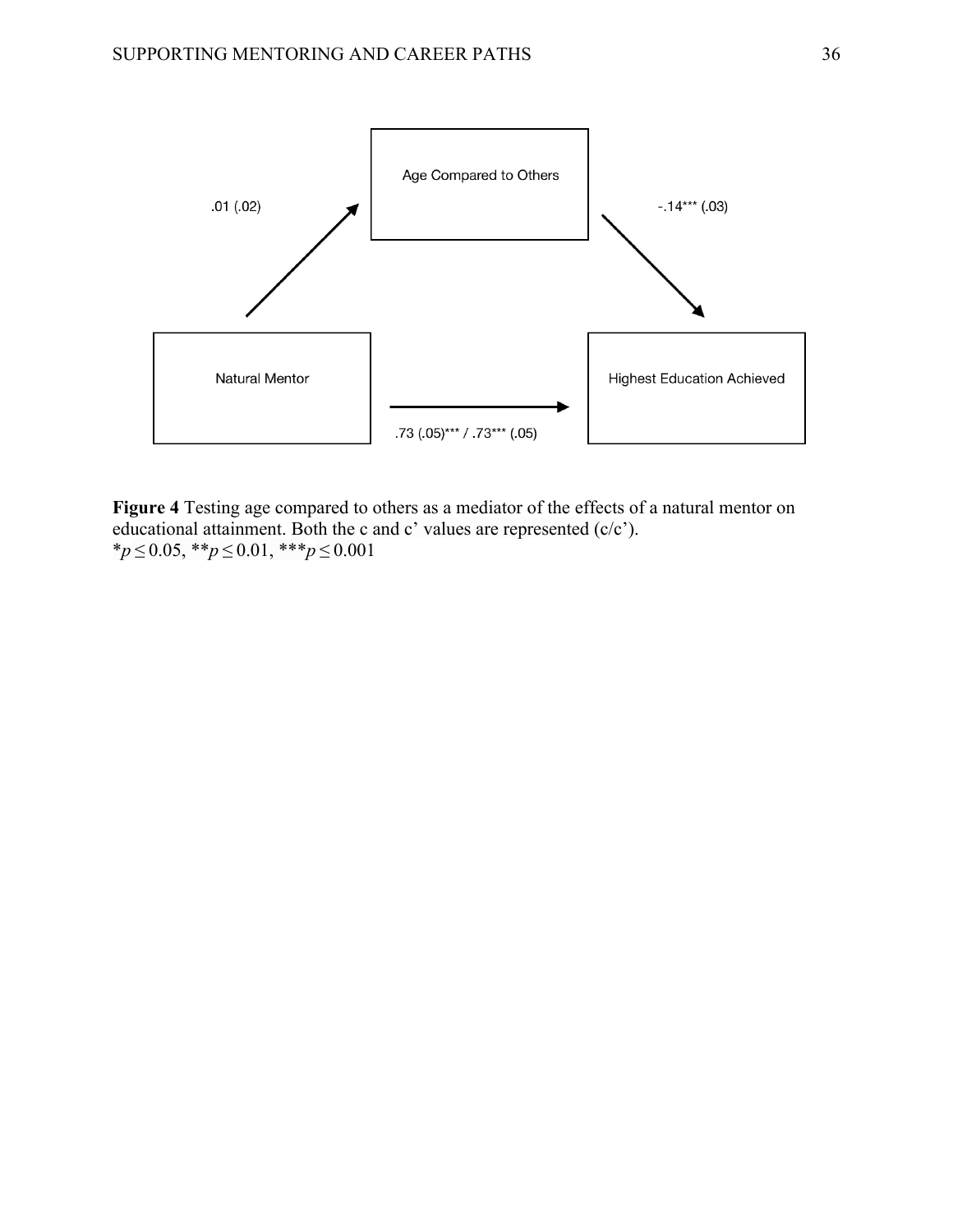#### **References**

- Ahrens, K. R., DuBois, D. L., Richardson, L. P., Fan, M. Y., & Lozano, P. (2008). Youth in foster care with adult mentors during adolescence have improved adult outcomes. *Pediatrics*, *121*(2), e246-e252.
- Arnett, J. J. (2000). Emerging adulthood: A theory of development from the late teens through the twenties. *American psychologist*, *55*(5), 469.
- Berzin, J. E., & Elder Jr, G. H. (2011). Young adult identities and their pathways: A developmental and life course model. *Developmental psychology*, *47*(6), 1646.
- Benson, J. E., & Johnson, M. K. (2009). Adolescent family context and adult identity formation. *Journal of Family Issues*, *30*(9), 1265-1286.
- Benson, J. E., Johnson, M. K., & Elder Jr, G. H. (2012). The implications of adult identity for educational and work attainment in young adulthood. *Developmental psychology*, *48*(6), 1752.
- Berzin, S. C., Singer, J., & Chan, C. (2015). Practice innovation through technology in the digital age: A grand challenge for social work (Grand Challenges for Social Work Initiative Working Paper No. 12). *Cleveland: American Academy of Social Work and Social Welfare*.
- Bukstein, O. G. (2005). Practice parameter for the assessment and treatment of children and adolescents with substance use disorders. *Journal of the American academy of child & adolescent psychiatry*, *44*(6), 609-621.
- DuBois, D. L., & Silverthorn, N. (2005). Natural mentoring relationships and adolescent health: Evidence from a national study. *American journal of public health*, *95*(3), 518-524.
- Eby, L. T., Allen, T. D., Evans, S. C., Ng, T., & DuBois, D. L. (2008). Does mentoring matter? A multidisciplinary meta-analysis comparing mentored and non-mentored individuals.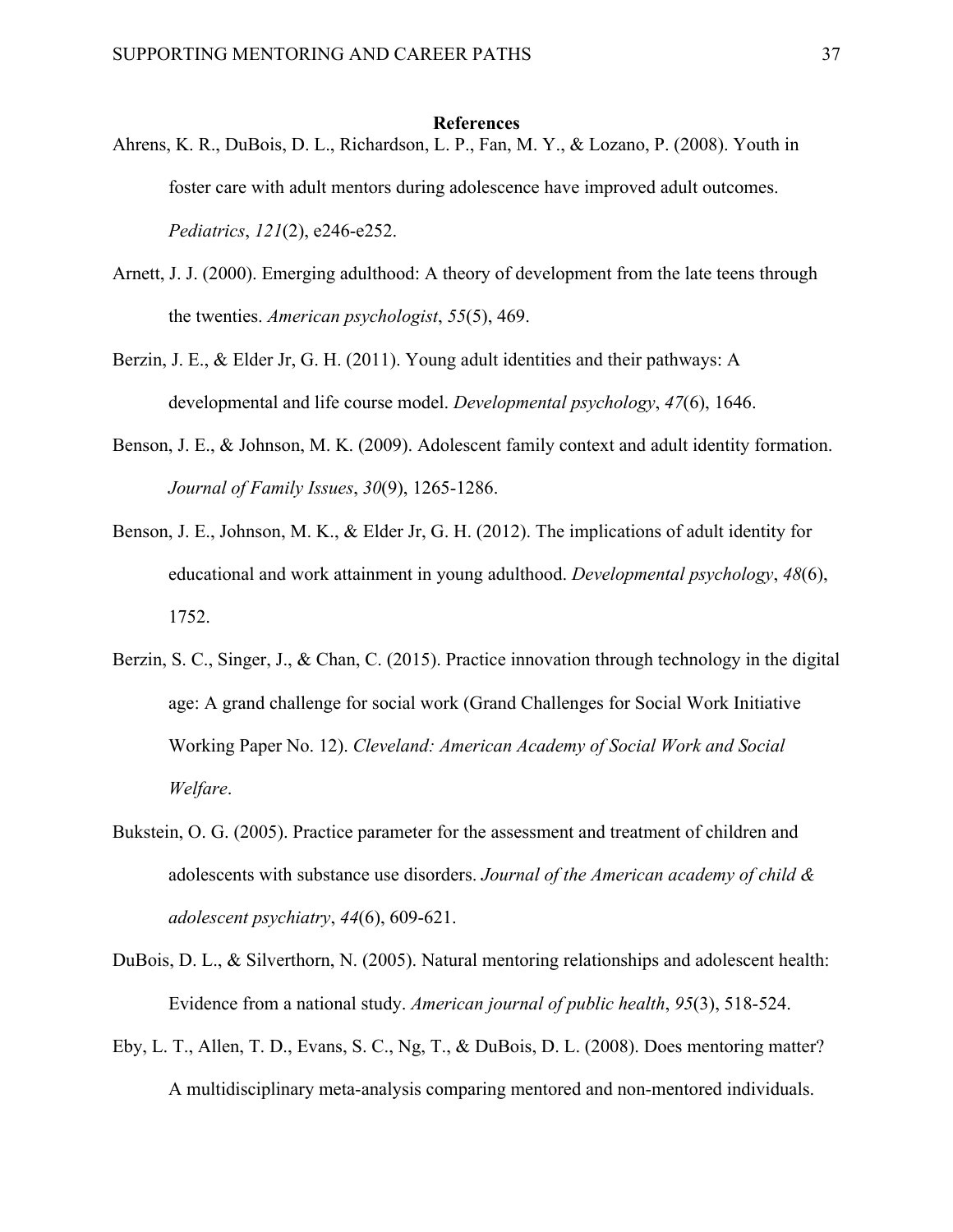*Journal of vocational behavior*, *72*(2), 254-267.

- Ensher, E. A., & Murphy, S. E. (1997). Effects of race, gender, perceived similarity, and contact on mentor relationships. *Journal of Vocational Behavior*, *50*(3), 460-481.
- Erickson, L. D., McDonald, S., & Elder Jr, G. H. (2009). Informal mentors and education: Complementary or compensatory resources?. *Sociology of education*, *82*(4), 344-367.
- Erickson, L. D., & Phillips, J. W. (2012). The effect of religious-based mentoring on educational attainment: More than just a spiritual high?. *Journal for the Scientific Study of Religion*, *51*(3), 568-587.
- Fruiht, V. M., & Wray-Lake, L. (2013). The role of mentor type and timing in predicting educational attainment. *Journal of youth and adolescence*, *42*(9), 1459-1472.
- Godshalk, V. M., & Sosik, J. J. (2003). Aiming for career success: The role of learning goal orientation in mentoring relationships. *Journal of Vocational Behavior*, *63*(3), 417-437.
- Goodman, L. A. (1960). On the exact variance of products. Journal of the American Statistical Association, 55, 708–713.
- Greenhaus, J. H., Parasuraman, S., & Wormley, W. M. (1990). Effects of race on organizational experiences, job performance evaluations, and career outcomes. *Academy of management Journal*, *33*(1), 64-86.
- Greeson, J. K. (2009). *Natural mentor relationships among young adults with foster care experience: Pathways to emerging adulthood outcomes*. The University of North Carolina at Chapel Hill.
- Greeson, J. K., Usher, L., & Grinstein-Weiss, M. (2010). One adult who is crazy about you: Can natural mentoring relationships increase assets among young adults with and without foster care experience?. *Children and Youth Services Review*, *32*(4), 565-577.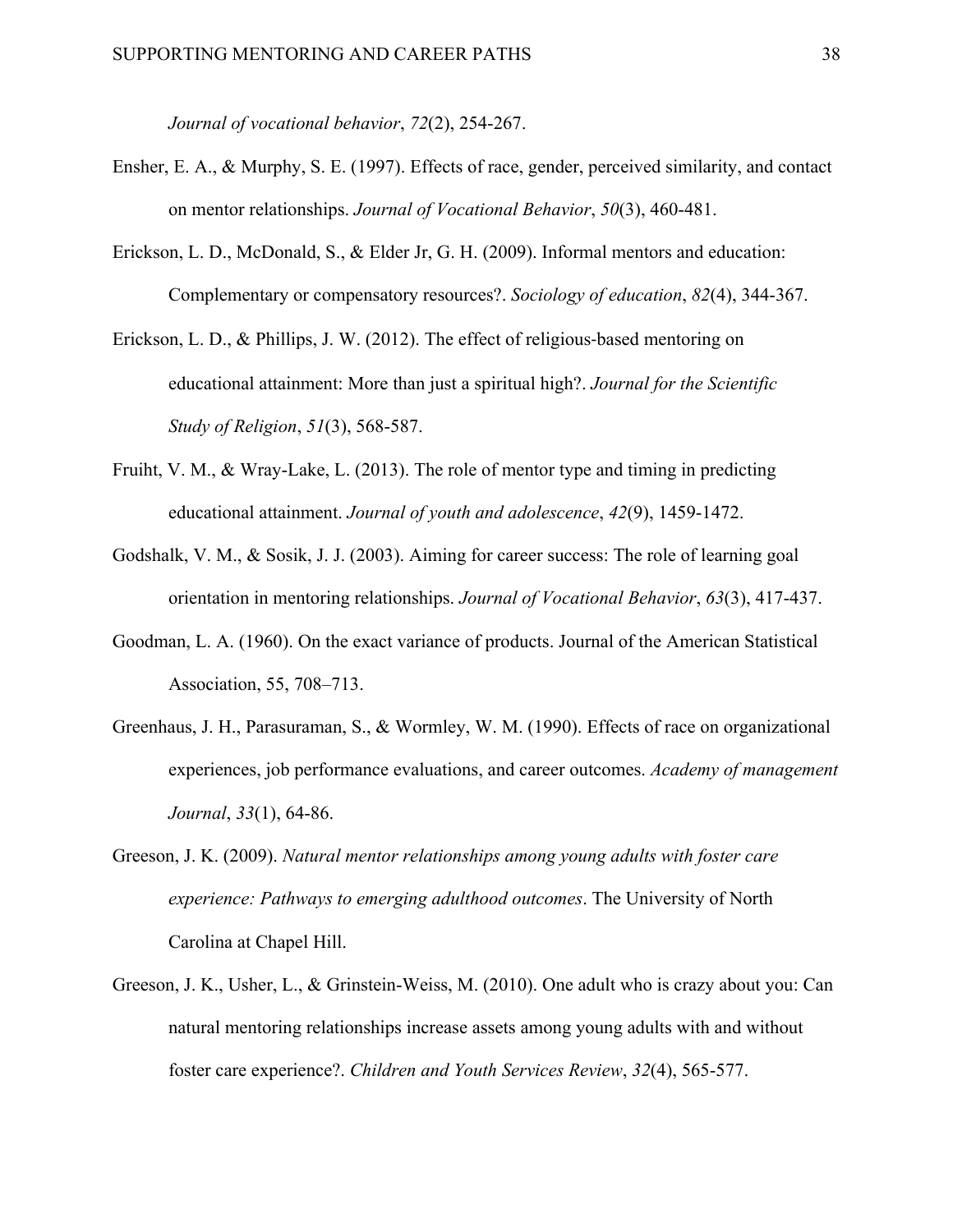- Harris, Kathleen Mullan. 2009. The National Longitudinal Study of Adolescent to Adult Health (Add Health), Wave III, 2001–2002; Wave IV, 2007-2009 [machine-readable data file and documentation]. Chapel Hill, NC: Carolina Population Center, University of North Carolina at Chapel Hill. DOI: 10.3886/ICPSR27021.v9.
- Harrison, K. B. (2015). *The impact of mentoring adolescents with ADHD on life satisfaction in adulthood* (Doctoral dissertation, Fielding Graduate University).
- Hurd, N., & Zimmerman, M. (2010). Natural mentors, mental health, and risk behaviors: A longitudinal analysis of African American adolescents transitioning into adulthood. *American journal of community psychology*, *46*(1-2), 36-48.
- Hurd, N. M., Tan, J. S., & Loeb, E. L. (2016). Natural mentoring relationships and the adjustment to college among underrepresented students. *American journal of community psychology*, *57*(3-4), 330-341.
- Johnson, D., & Gastic, B. (2015). Natural mentoring in the lives of sexual minority youth. *Journal of Community Psychology*, *43*(4), 395-407.
- Johnson, Monica Kirkpatrick., Allen Berg, J., & Sirotzki, T. (2007). Differentiation in self-perceived adulthood: Extending the confluence model of subjective age identity. *Social Psychology Quarterly*, *70*(3), 243-261.
- Kram, K. E. (1983). Phases of the mentor relationship. *Academy of Management journal*, *26*(4), 608-625.
- Liang, B., Spencer, R., Brogan, D., & Corral, M. (2008). Mentoring relationships from early adolescence through emerging adulthood: A qualitative analysis. *Journal of Vocational Behavior*, *72*(2), 168-182.

McDonald, S., Erickson, L. D., Johnson, M. K., & Elder, G. H. (2007). Informal mentoring and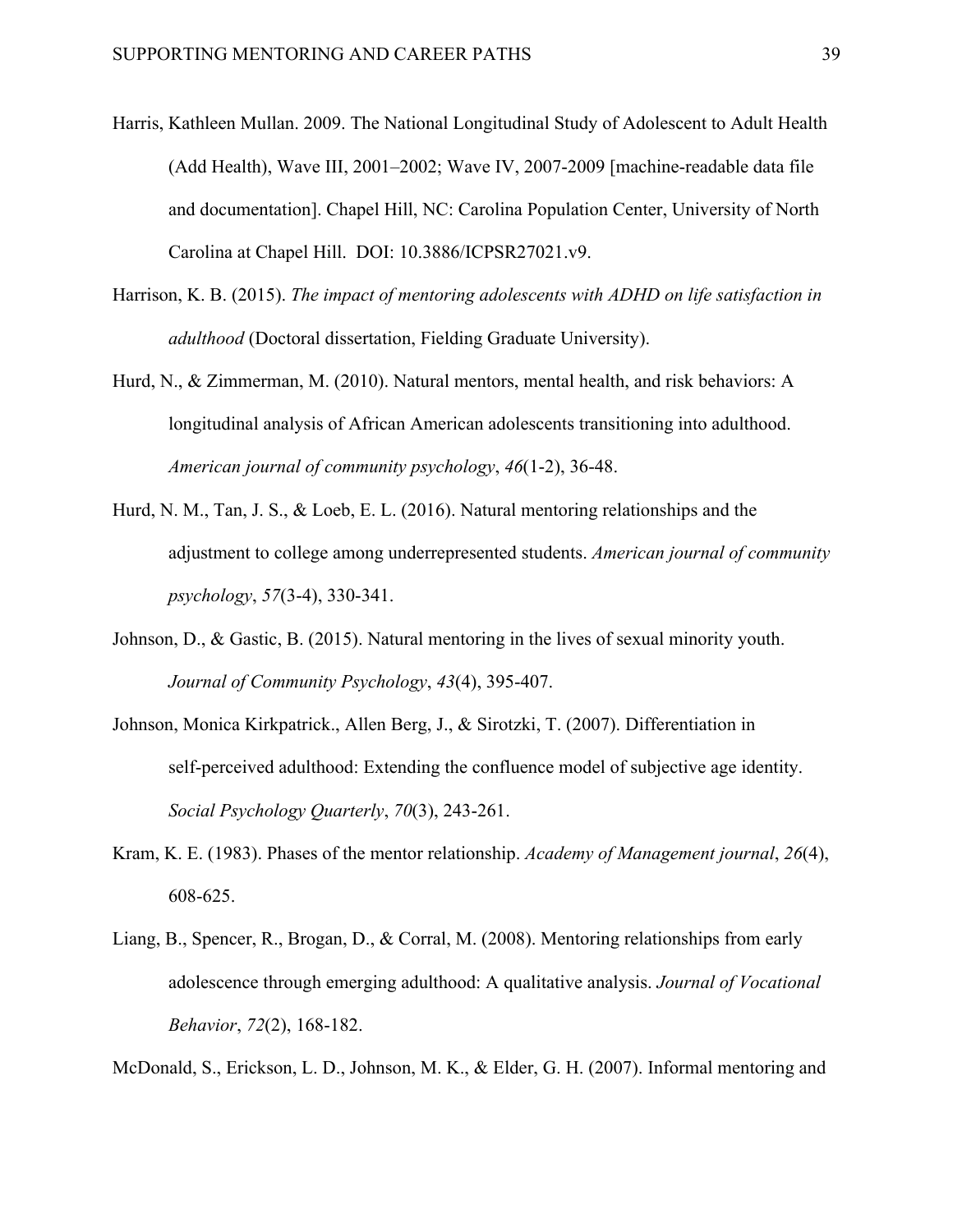young adult employment. *Social science research*, *36*(4), 1328-1347.

- McDonald, S., & Lambert, J. (2014). The long arm of mentoring: A counterfactual analysis of natural youth mentoring and employment outcomes in early careers. *American journal of community psychology*, *54*(3-4), 262-273.
- Michailidis, M. P., Morphitou, R. N., & Theophylatou, I. (2012). Women at work equality versus inequality: barriers for advancing in the workplace. *The International Journal of Human Resource Management*, *23*(20), 4231-4245.
- Miranda-Chan, T., Fruiht, V., Dubon, V., & Wray-Lake, L. (2016). The functions and longitudinal outcomes of adolescents' naturally occurring mentorships. *American journal of community psychology*, *57*(1-2), 47-59.
- Pine, D. S., Cohen, P., Gurley, D., Brook, J., & Ma, Y. (1998). The risk for early-adulthood anxiety and depressive disorders in adolescents with anxiety and depressive disorders. *Archives of general psychiatry*, *55*(1), 56-64.
- Ragins, B. R., & Cotton, J. L. (1999). Mentor functions and outcomes: a comparison of men and women in formal and informal mentoring relationships. *Journal of applied psychology*, *84*(4), 529.
- Raposa, E. B., Erickson, L. D., Hagler, M., & Rhodes, J. E. (2018). How economic disadvantage affects the availability and nature of mentoring relationships during the transition to adulthood. *American journal of community psychology*, *61*(1-2), 191-203.
- Sobel, M. E. (1982). Asymptotic confidence intervals for indirect effects in structural equation models. In S. Leinhardt (Ed.), Sociological methodology 1982 (pp. 290–312).
- Timpe, Z. C., & Lunkenheimer, E. (2015). The long-term economic benefits of natural mentoring relationships for youth. *American journal of community psychology*, *56*(1-2),